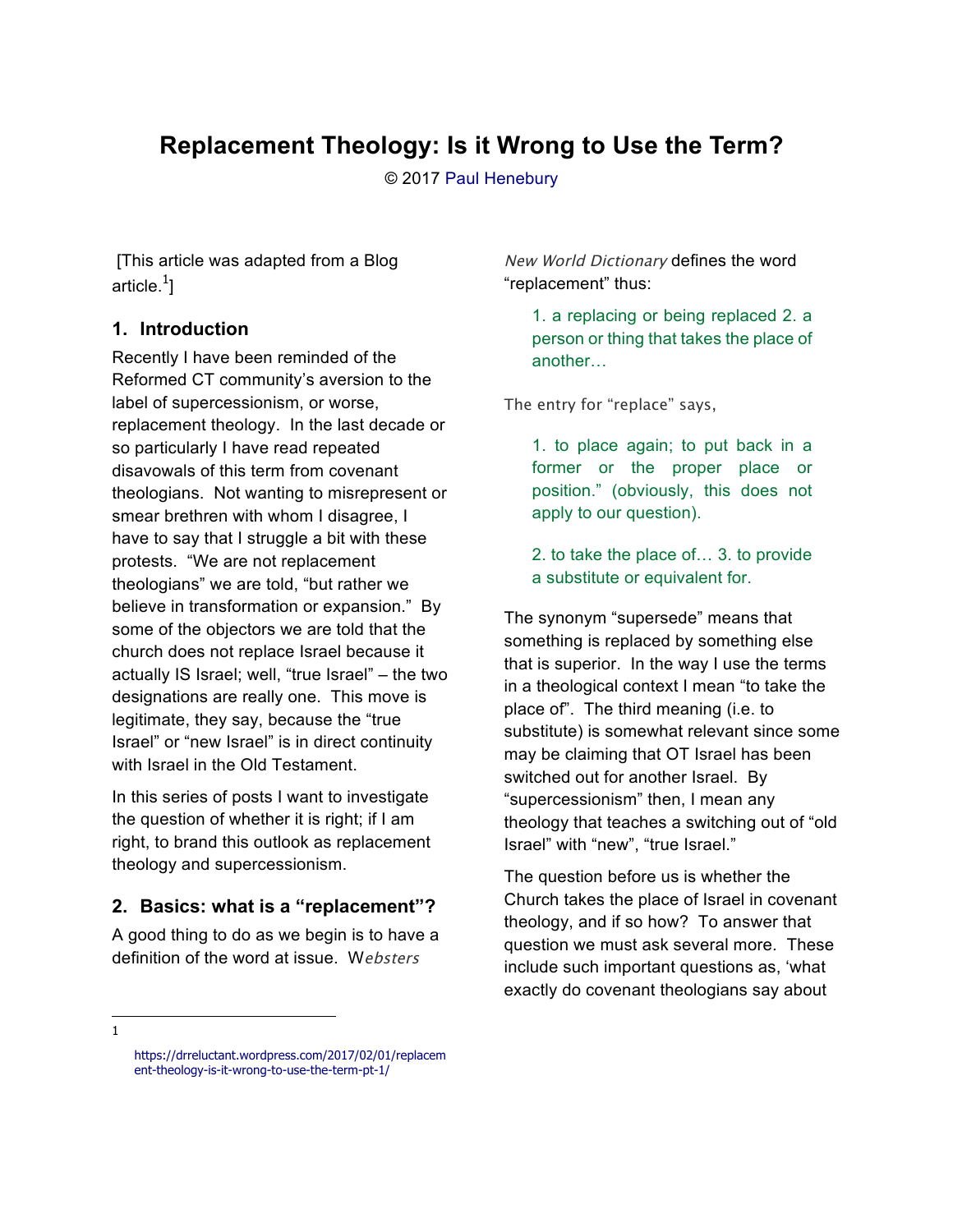the matter? And do they ever use replacement terminology themselves?'; 'Can their understandings of Israel and the church, and so their "expansion" language, be supported from the Bible?'

If "Israel" and "the church" are the same thing then clearly we have our answer, and I can stop writing. If the church and Israel are the same any question of replacing one with the other starts and stops with the simple swapping of names.

#### **3. Identifying "Israel"**

In the Old Testament Israel is either a person, the man Jacob who was renamed "Israel" by God in Genesis 32:28, or the nation of people (sometimes a part of them either in rebellion or redeemed) who stem from Jacob who are called "the children of Israel" in Genesis 32:32 (Israelites), or a designation for the promised land (cf. Josh. 11:16, 21).

Covenant theology adds to these designations another. For example, an anonymous devotional at Ligonier's website entitled *"Who is Israel?"*<sup>2</sup> claims that,

Finally, the term *Israel* can also designate all of those who believe in Jesus, including both ethnic Jews and ethnic Gentiles. In Galatians 6:16, the Apostle applies the name *Israel* to the entire believing community—the invisible church that follows Christ. Paul does not make this application specifically in Romans 11; however, this meaning is clearly implied in his teaching about the one olive tree with both Jewish and Gentile branches (vv. 11-24).

Although nowhere does the New Testament explicitly equate Israel with the church, the assumptions that lead the writer to his conclusion (not to mention his exegesis of Gal. 6:16 and his use of the Olive Tree metaphor) come into focus once his view of the church is understood.

Chapter Twenty-five of the *Westminster Confession of Faith* defines the Church like this:

I. The catholic or universal Church, which is invisible, consists of the whole number of the elect, that have been, are, or shall be gathered into one, under Christ the Head thereof; and is the spouse, the body, the fulness of Him that fills all in all.

II. The visible Church, which is also catholic or universal under the Gospel (not confined to one nation, as before under the law), consists of all those throughout the world that profess the true religion; and of their children: and is the kingdom of the Lord Jesus Christ,the house and family of God, out of which there is no ordinary possibility of salvation.

You will notice that this definition places every saved {elect} person in human history into the Church. It also places all the those elect who will be saved into the Church. The Church is also seen as the Body of Christ, as well as "the kingdom of the Lord Jesus Christ, the house and family

<sup>2</sup> http://www.ligonier.org/learn/devotionals/who-israel/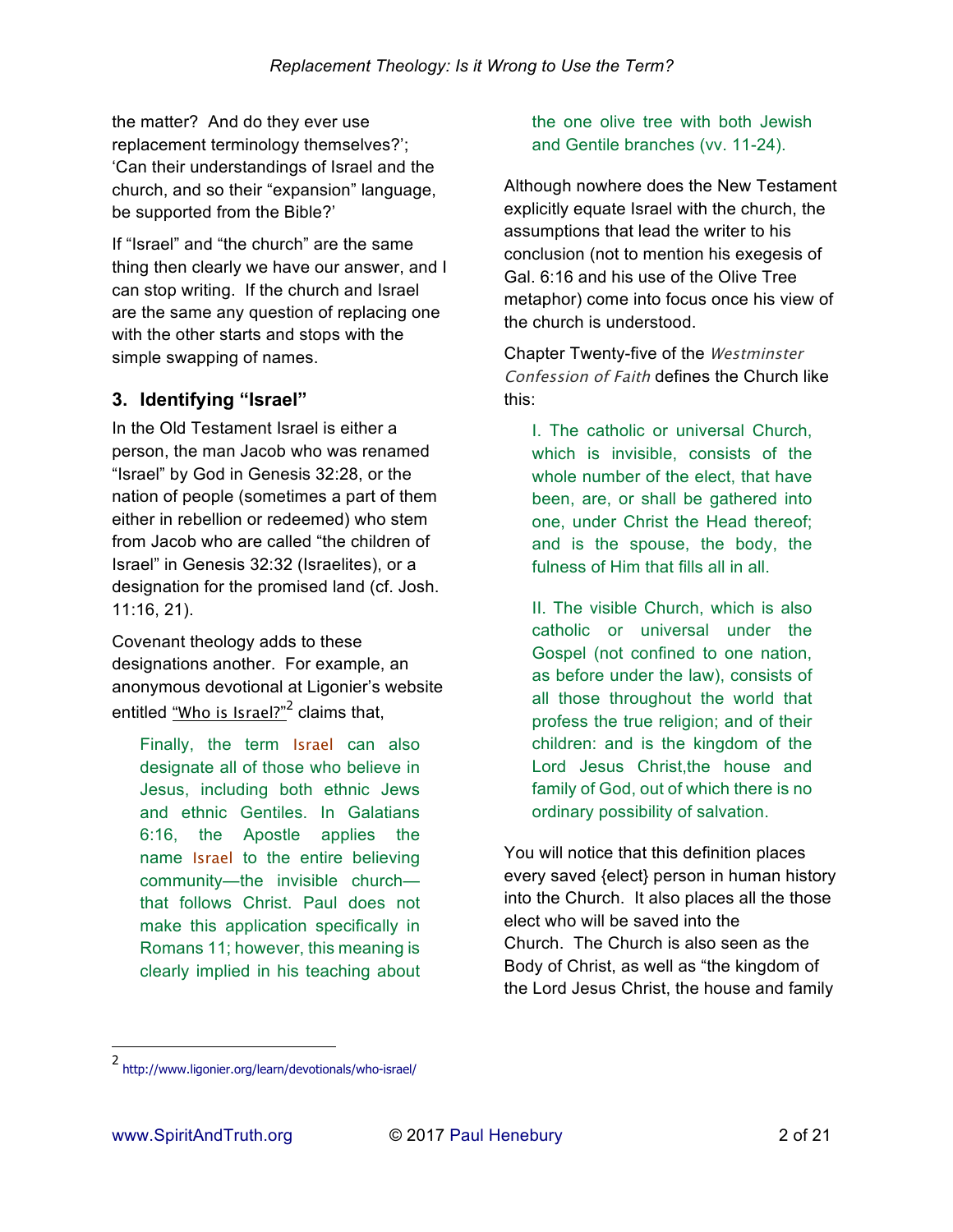of God" outside of which there is no salvation.

Acceptance of this definition pretty much wraps things up as far as OT Israel is concerned. The saved saints under the Mosaic covenant were simply the Church of the time. Also, the kingdom which was repeatedly promised to the remnant of Israel is, well, the Church. Not the land, not Jerusalem, not the national throne or the temple on Mt. Zion, just the Church.

There is reason to dissent from the honored position of the Puritans cited above, and I shall have to do so later on. But right here my intention is simply note that according to this way of thinking the elect Church and elect Israel are the same thing. If this is the right tack then there is nothing wrong with the following thought from Anglican theologian Gerald Bray:

As men and women who have been grafted into the nation of Israel by the coming of Jesus Christ, Christians…lay claim to [the] love and the promises that go with it.<sup>3</sup>

Very well, we are to believe that Christians have been grafted into Israel. Bray too is alluding to Paul's metaphor of the Olive Tree in Romans 11. Again, "Israel" here must mean believers, therefore, all believers are "Israel". That is, IF these claims are true.

It's a Real Thing

 $\overline{a}$ 

That replacement theology actually exists should be beyond dispute. In a well known admission, the esteemed NT scholar C.E.B. Cranfield wrote,

the assumption that the Church has simply replaced Israel as the people of God is extremely common. . . . And I confess with shame to having also myself used in print on more than one occasion this language of the replacement of Israel by the Church. $<sup>4</sup>$ </sup>

If such a prominent voice as Cranfield's says that replacement theology is no fiction then clearly we have something to talk about.

Although some non-covenant theologians have believed in supercessionism, this teaching is usually found in the sphere of covenant theology. A trip to Monergism.org brought up a link to an article on "Israel and Dispensationalism" that includes this:

The covenantal privilege that national Israel enjoyed as the chosen people of God was ended when the Jewish leaders "*fill[ed] up… the measure of [their] fathers'guilt*" (Matthew 23:32) by rejecting and crucifying their own Messiah. Jesus was very explicit in stating that the "house" of Israel was left "desolate" (Matthew 23:37-39), and that the Kingdom would be taken from the Jews as a people and given to another people (Matthew 8:10- 12, 21:33-45, etc.).<sup>5</sup>

The "other people" to whom the kingdom was given is the church, according to the standard CT interpretation of Matthew

<sup>3&</sup>lt;br>Gerald Bray, *God Has Spoken*, 41

 $4$  C. E. B. Cranfield, A Critical and Exegetical Commentary on The Epistle to the Romans, vol. 2, 448.

<sup>5</sup> Greg Loren Durand, "Israel and Dispensationalism",http://www.preteristarchive.com/dE mEnTiA/1995\_durand\_israel-dispensationalism.html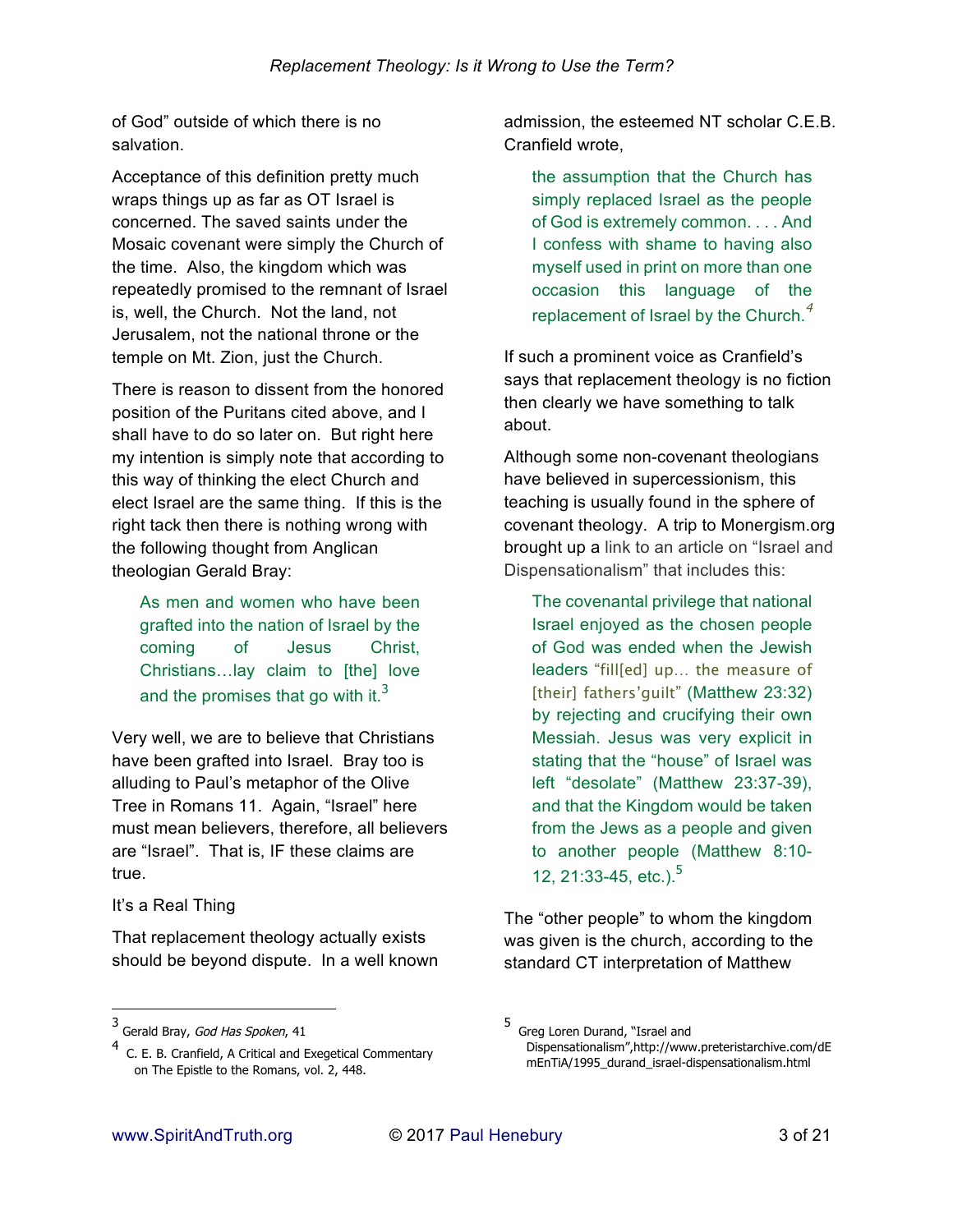21:43. Such an interpretation implies a switching of one people ("the Jews") with another people, a "supercession."

As an example of a major voice from this perspective one can hardly get more authoritative or more trenchant than Herman Bavinck, who avers,

The community of believers has in all respects replaced carnal, national Israel. 6

Another, though admittedly lesser example, would be covenant theologian Charles Provan, who wrote a book entitled *The Church is Israel Now: The Transfer of Conditional Privilege*. On the first page of his introduction, the author states that because the NT uses some of the same descriptions of the church as the OT does to describe Israel,

The only hypothesis which explains how this could be is that the Israel of the Old Testament (so called 'Racial Israel') had been replaced by the Israel of the New Testament, the Christian Church.

Provan's book has been lauded by many. It is sold at the Metropolitan Tabernacle Bookshop in London, where I first encountered it. In his recent work *A New Testament Biblical Theology*, G.K. Beale commends the book's thesis and acknowledges the influence it had on him (page 669, footnote 50).

A Preterist website carries a synopsis of the book by Provan in which he states,

When the Israelites obeyed God, God loved them. But when the Israelites turned from him, He hated them, stripping them of their Israelite status. After centuries of Israelite rebellion against God, culminating in their rejection of Jesus the Messiah, the titles, attributes and blessings of Israel were transferred to all who accept Jesus Christ as Lord and Savior, and to no one else, regardless of Abrahamic descent. The Church is Israel Now.<sup>7</sup>

In these excerpts it is clear that Provan had no problem with replacement terminology, and that he used the word "transfer" to denote a transfer of title from one entity (national Israel), to another entity (the church). The transfer even going so far as to take the name "Israel" from off the one and give it to the other. And since a book which plainly does teach replacement theology is recommended by many covenant theologians, one can hardly blame people who tar them with the same brush. In fact, to the degree that CT's promote such works they practically drip the tar on themselves. This impression grows deeper when those who claim not to be supercessionists employ the very same arguments as those who do.

A final instance of this approach, at least for now, comes from a book whose purpose was to contrast the positions of dispensationalists and covenant theologians on the relationship between the Testaments. In his contribution to the book, entitled "Kingdom Promises as Spiritual",

<sup>6&</sup>lt;br>Herman Bavinck, *Reformed Dogmatics*, 4.667

<sup>7</sup> http://www.preteristarchive.com/PartialPreterism/provancharles\_dd\_01.html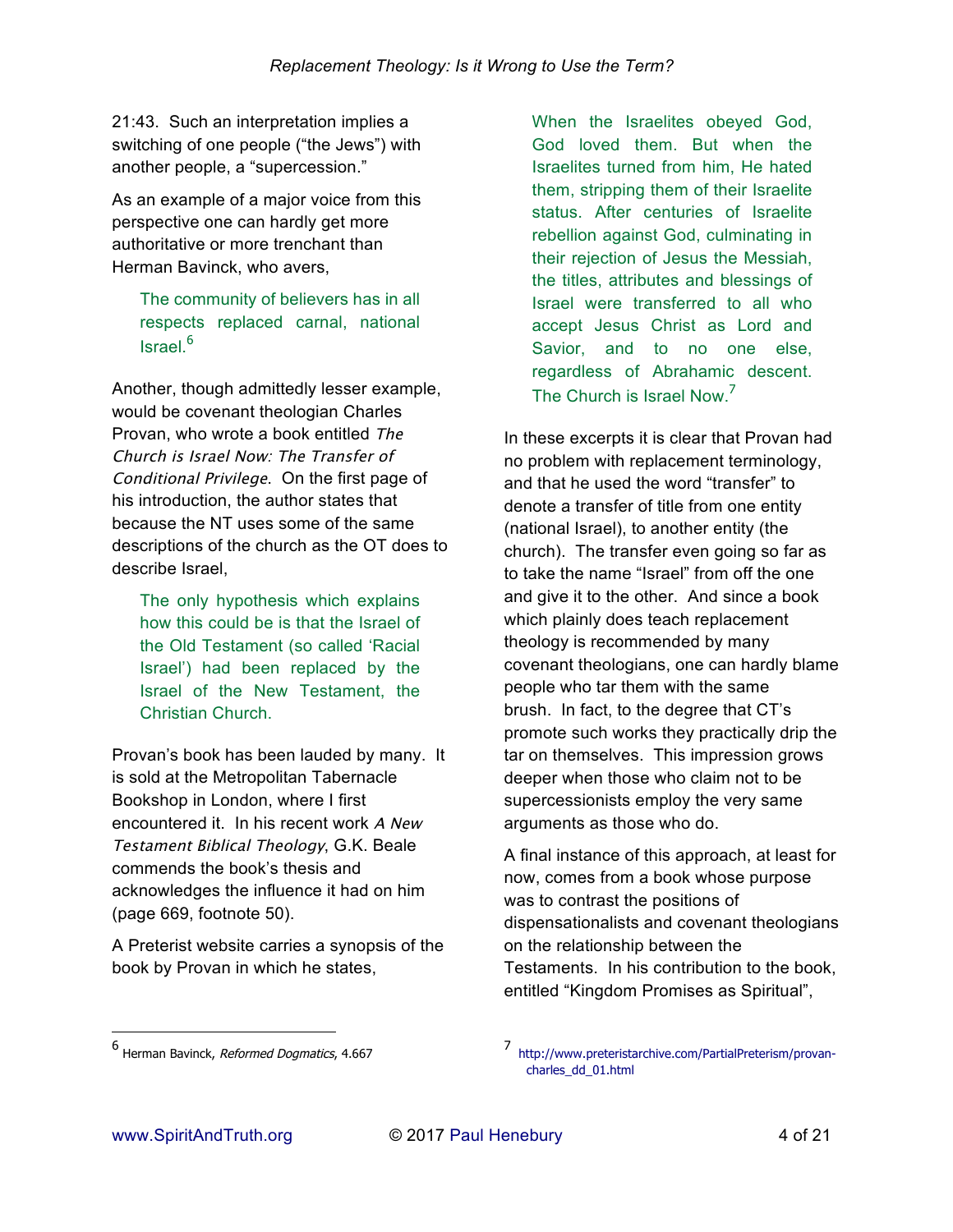covenant theologian Bruce Waltke states that,

The Jewish nation no longer has a place as the special people of God; that place has been taken by the Christian community which fulfills God's purpose for Israel. $^8$ 

There is, therefore, such a thing as "replacement theology", where some Christians believe and teach that the Church has taken the place of OT Israel, including its name.

## **4. A Few Misunderstandings**

Notwithstanding, many covenant and even "new covenant" theologians; whose theology has often come under the censure of being "replacement theology" or "supercessionism", complain that these two labels are unfairly applied to their outlooks due to a misunderstanding of their theologies by dispensationalists. R. Scott Clark objects,

Those dispensational critics of Reformed covenant theology who accuse it of teaching that the New Covenant church has "replaced" Israel do not understand historic Reformed covenant theology.<sup>9</sup>

Right off the bat I am happy to concede that there are dispensationalists who have not properly understood what they were talking about. I hope that I shall not be included among their number. I have been studying covenant theology for over twenty-five

8 Bruce Waltke, "Kingdom Promises as Spiritual," in Continuity and Discontinuity: Perspectives on the Relationship Between the Testaments, ed., John S. Feinberg 275

years, and own just about all of the classic works on the subject. In this study I shall quote from some of the most important authors to try and impart a good grasp of their approach to Israel.

Continuing where he left off, Clark writes,

First, the very category of "replacement" is foreign to Reformed theology because it assumes a dispensational, Israeleo-centric way of thinking. It assumes that the temporary, national people was, in fact, intended to be the permanent arrangement. Such a way of thinking is contrary to the promise in Gen. 3:15. The promise was that there would be a Savior. The national people was only a means to that end, not an end in itself. According to Paul in Ephesians 2:11-22, in Christ the dividing wall has been destroyed. It cannot be rebuilt. The two peoples (Jews and Gentiles) have been made one in Christ. Among those who are united to Christ by grace alone, through faith alone, there is no Jew nor Gentile (Rom. 10:12; Gal. 3:28; Col. 3:11).

There are reasons to examine this statement, and I shall look at it further on, but even if we grant his contention that we are assuming "a dispensational, Israeleocentric way of thinking", it is hard to square his disavowal of "replacement" with the evidence I have already given. But what I wish to highlight here is Clark's line about, "The promise was that there would

-

<sup>9</sup> "Covenant Theology Is Not Replacement Theology," at https://heidelblog.net/2013/08/covenant-theology-isnot-replacement-theology/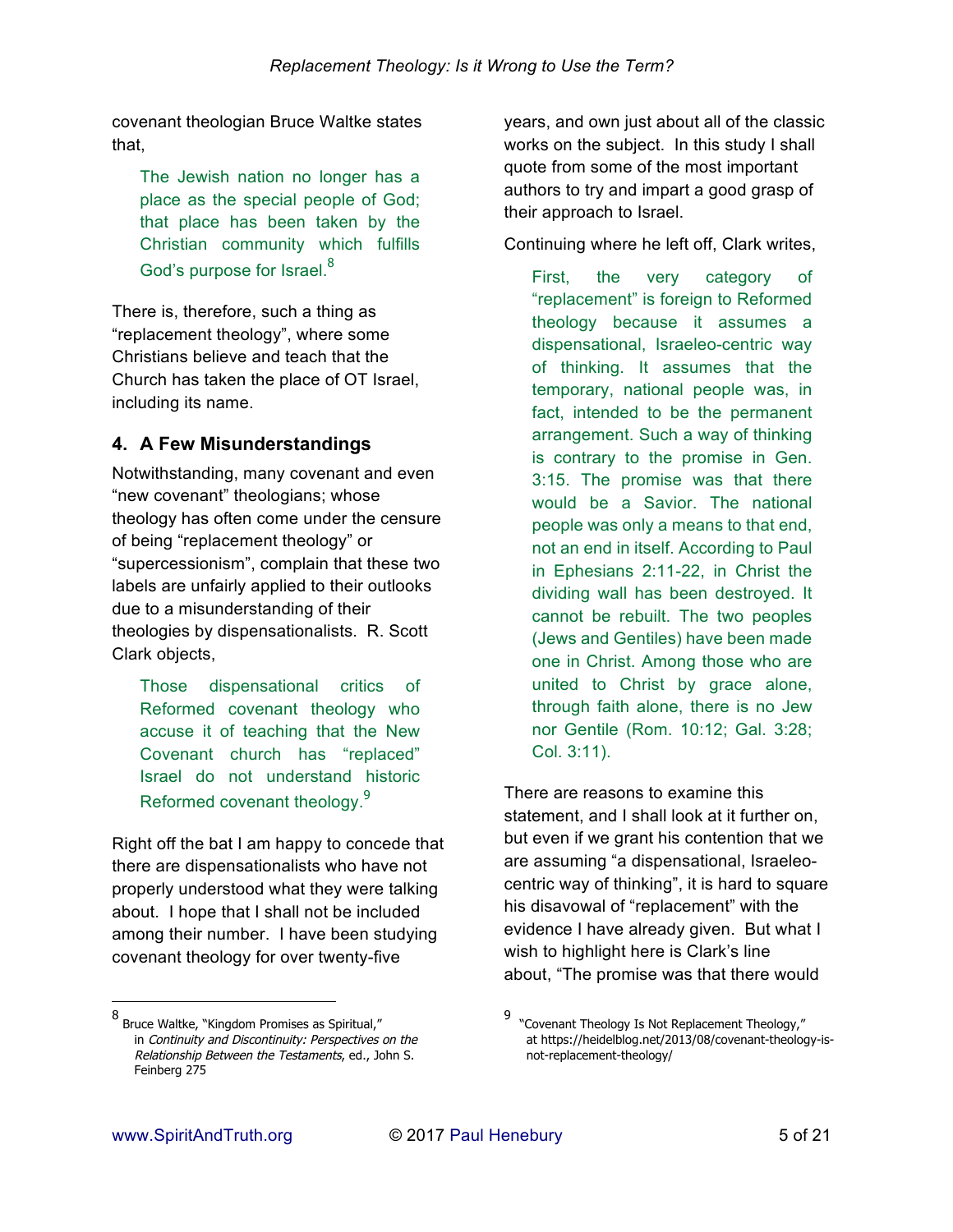be a Savior. The national people was only a means to that end, not an end in itself."

In covenant theology the nation of Israel and the covenants that God made with them are merely a means to the end of furnishing us a Savior. We shall need to inquire more about this interpretation of the covenants of God, perhaps by seeing how CT's understand God's words in Jeremiah 31 and 33. But that will have to wait until the end.

## **5. Replacement of Concepts?**

*In the book The Meaning of the Millennium (ed. Robert G. Clouse), the well known postmillennial scholar Loraine Boettner said,*

The land of Palestine…was given to Abraham and his seed "for an everlasting possession" (Gen. 17:8). But the same thing is said of the perpetual duration of the priesthood of Aaron (Ex. 40:15), the Passover (Ex. 12:14), the Sabbath (Ex. 31:17) and David's throne (2 Sam. 7:13, 16, 24). But in the light of the New Testament all of those things have passed away. $10<sup>10</sup>$ 

It stands to reason that if Israel's promises have passed away, they have to be replaced by something else. But according to many Presbyterian covenant theologians the church has always existed, so they object to being called supercessionists. R.C. Sproul, Jr is a representative voice when he says,

The Reformed perspective takes a different tack. It affirms that that Israel which is actually Israel, just as with the promise to Abraham in Genesis 12:3, applies to those who are in Christ, who trust in His finished work. Though we deny the moniker, this is what our dispensational friends call "replacement theology." The Reformed, however, see this is as the outworking of the truth of Galatians 3:7- "Therefore know that only those who are of faith are sons of Abraham." We who are Reformed do not believe God replaced Israel with the church. We believe instead that there has always been only one people of God, those who believe. $^{11}$ 

An older work by W. J. Grier makes this abundantly clear:

Let us here insist that there was a Church in Old Testament times; and that the Old Testament and New Testament believers form one Church – the same olive tree (Romans  $11$ ). $^{12}$ 

Seeing that this is the position of at least some covenant theologians, is it fair to label them as replacement theologians? Well, not in the sense that they believe the church has replaced Israel *in toto,* (although not a few of these men do slip into that kind of rhetoric on occasion). But I would argue that an identifiable form of supercession is still going on.

 <sup>10</sup> p. 98

 $^{11}$  R.C. Sproul, Jr., http://rcsprouljunior.blogspot.com/2012/01/ask-rc-is-it-truethat-god-blesses.html

<sup>12</sup> W. J Grier, The Momentuus Event, 33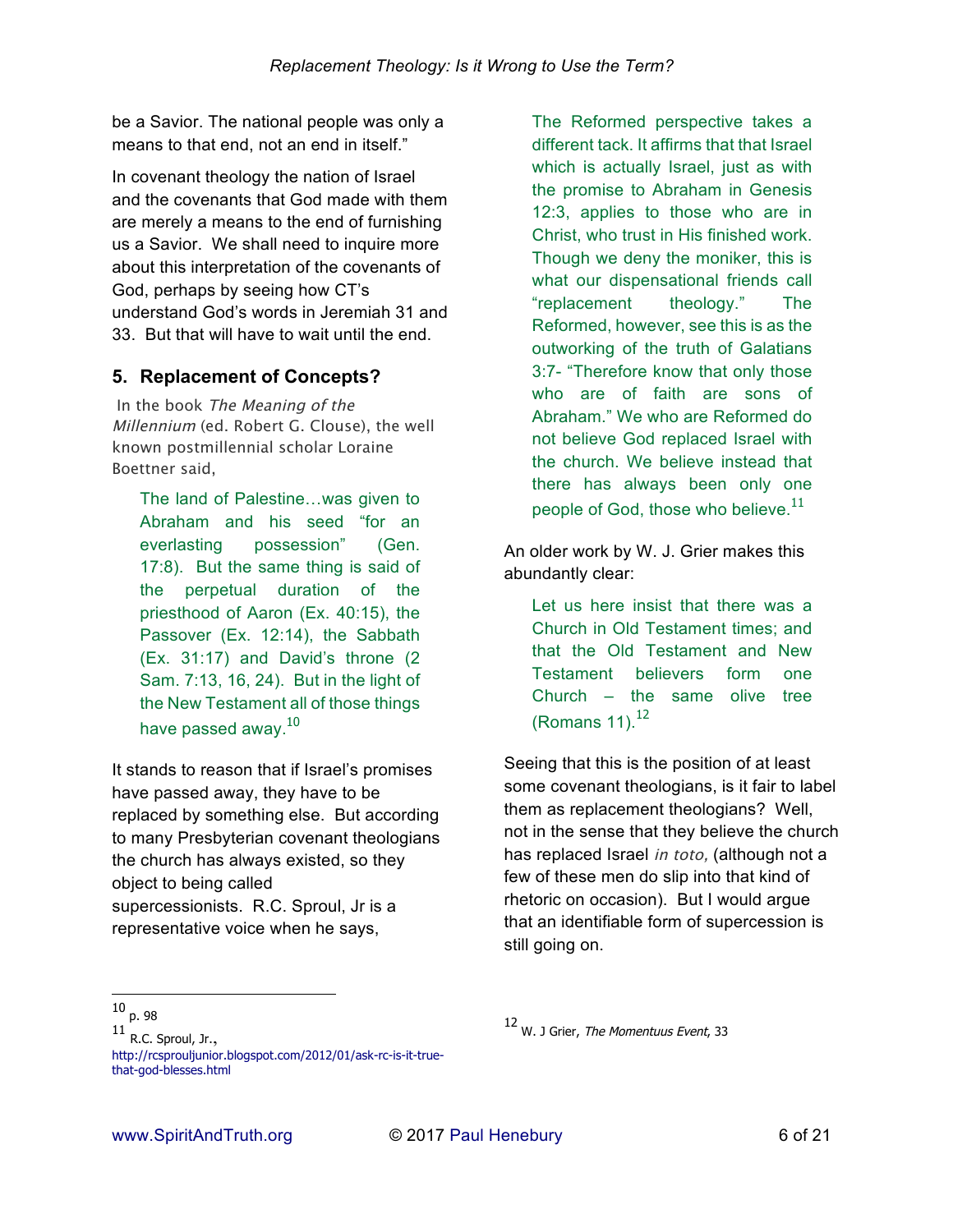Grier's opinion that "Israel" equals believers stripped of the accoutrements of a designated land, with cities, a temple, priesthood and a king looks overly simplistic. These key OT themes are swept aside with a wave of the hand.

Consider this statement from Edmund Clowney:

The greatest promises of the Old Testament are fulfilled in the church – we are the temple of the living God. $^{13}$ 

And again this by Steve Motyer:

[Paul] consistently applies to the church – that is, the mixed Jewish and Gentile congregations to whom he writes – the great covenant ideas and terms which had previously belonged to Israel. They are the elect (1 Thess. 1:4-5), the people called to holiness (1 Cor. 1:2), the justified who are objects of God's saving righteousness (1 Cor. 6:11; Rom. 3:22-24), the redeemed (Rom. 3:24; Eph. 1:7), who inherit the kingdom of God (1 Cor. 6:10; Col. 1:12). They are the children of God (Rom. 8:14; cf. Exod. 4:22), on whom the glory of God rests (Rom. 5:2; 8:30), who offer pleasing worship (Rom. 12:1-2; Eph. 5:1-2), and who can rightly appeal to the covenant faithfulness of God (Rom. 8:31-39). In all likelihood, when Paul calls God's peace and mercy upon 'the Israel of God' in Galatians 6:16, he is referring to the church $14$ 

Clowney takes all the best promises to Israel in the Bible and gives them (though in a greatly altered condition) to the church. Motyer, like so many who take this line, thinks that God's speaking about the church in similar terms to the way He speaks about Israel is decisive in equating the two. In the Boettner quote we can see that the "perpetual duration" of the OT promises to Israel of land, king, priesthood etc., are not, in fact, perpetual; at least not in the way they would have been understood in OT times. The notion of perpetuity changes, as do the ideas of land, king, priesthood, temple, Jerusalem, and other associated matters.

# **6. Picking through the Assertions**

I have defined "replacement" as meaning "to take the place of" and "supercession" as a switching out of one thing for another. In the essay by Clowney from which I have pulled the quotation above, the writer calls the church the true temple. The physical temple in Jerusalem was just a foreshadowing of the church. What was said about the temple can be applied about all the other items on the OT covenant list: king, land, Zion, priesthood, the preeminence of the nation among other nations, etc.

Let me concede the point about Israel being the church at present for the sake of argument, it remains true that the church is not a physical building or a nation in the usual sense (this category error will be revisited). So it would appear, for example, that the word "temple" in Clowney's statement is being used to refer to two different things. And it looks like the non-

<sup>13</sup> Edmund P. Clowney, "The Final Temple", in Prophecy in the Making, ed., Carl F. H. Henry, 84

<sup>14</sup> S. Motyer, "Israel (nation)", in New Dictionary of Biblical Theology, ed., T. Desmond Alexander, et al., 585-586.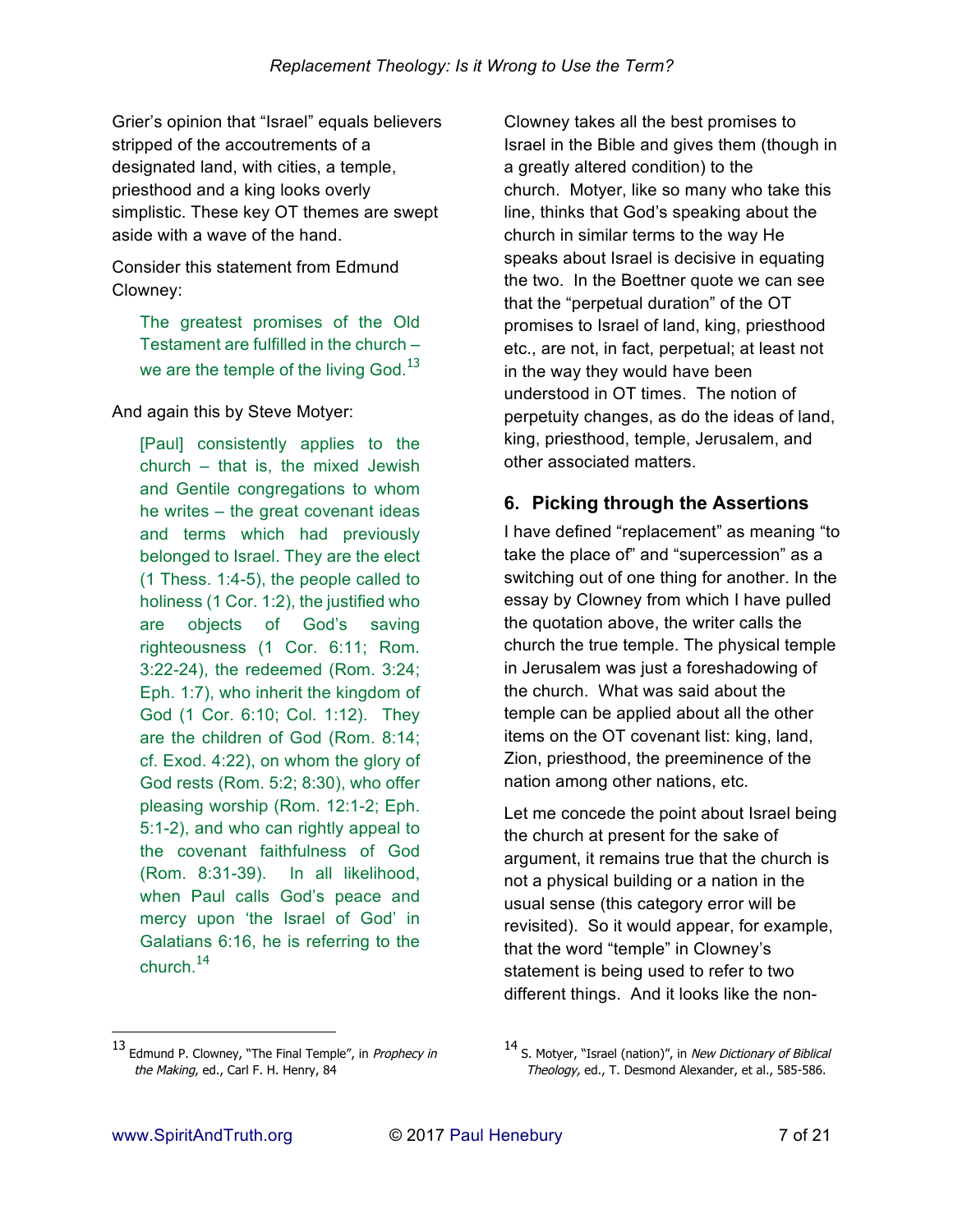physical "temple" is superseding the physical Jerusalem temple. If so, then in the minds of OT believers, the idea of the temple as a physical structure on Mt. Zion is *replaced* by the idea of a called-out multitude of people. If we move on to land we shall find either that rather than referring to a designated territory separate from other territories, "land" now refers to heaven, or that it refers to the whole globe (usually on the new earth). The "king" does not reign over the nation of Israel in Jerusalem but instead is reigning now from heaven over the international church. Zion becomes another name for heaven, the Zadokite line of Levites become mainly Gentile Christians, and there is no such thing as the preeminence of Israel since "Israel" is the church and the church is all there is! So even though we don't have replacement of one people group with another (because  $Israel = the church$ , we do have many replacements of important concepts with others.

Here is Greg Beale:

Here [Gal. 6:16], as in 2 Cor. 5:14- 7:1, it needs to be emphasized that the church in fulfilling Israel's endtime restoration prophecies is also fulfilling Isaiah's prophecies of new creation.<sup>15</sup>

So the church fulfills the prophecies given to Israel over and over again in the OT. These fulfilments are not often literal (i.e. what would have been expected by hearers of the original words), but rather the concepts are substituted for other things. OT concepts (e.g. land, king, priesthood, temple

in *this* world) are replaced by others in the world to come. But in Jeremiah 31, 33 and Ezekiel 36-48 we find some of the most strongly worded promises of God to national Israel. **These are New covenant promises**, not conditioned on adherence to the law of Moses.

# **7. A Little More on the Reality of 'Replacementism'**

Theologian R. Kendall Soulen opens his book about supercessionism in church history with an explanation of what supercessionism is:

According to this teaching, God chose the Jewish people after the fall of Adam in order to prepare the world for the coming of Jesus Christ, the Savior. After Christ came, however, the special role of the Jewish people came to an end and its place was taken by the church, the new Israel.<sup>16</sup>

This description matches our basic definition of supercessionism as "the switching out of "old Israel" with "new", true Israel." I think I have already proven that this teaching exists. I add to previous quotes this one from the Adventist theologian Hans LaRondelle. He is referencing Matthew 21:43:

This solemn decision implies that Israel would no longer be the people of God and would be replaced by a people that would accept the Messiah and His message of the kingdom of God. Which new "people" did Christ have in mind?… In short, His Church ("My Church," Matthew

<sup>15</sup> G.K. Beale, A New Testament Biblical Theology, 724

<sup>16</sup> R. Kendall Soulen, The God of Israel and Christian Theology, 1-2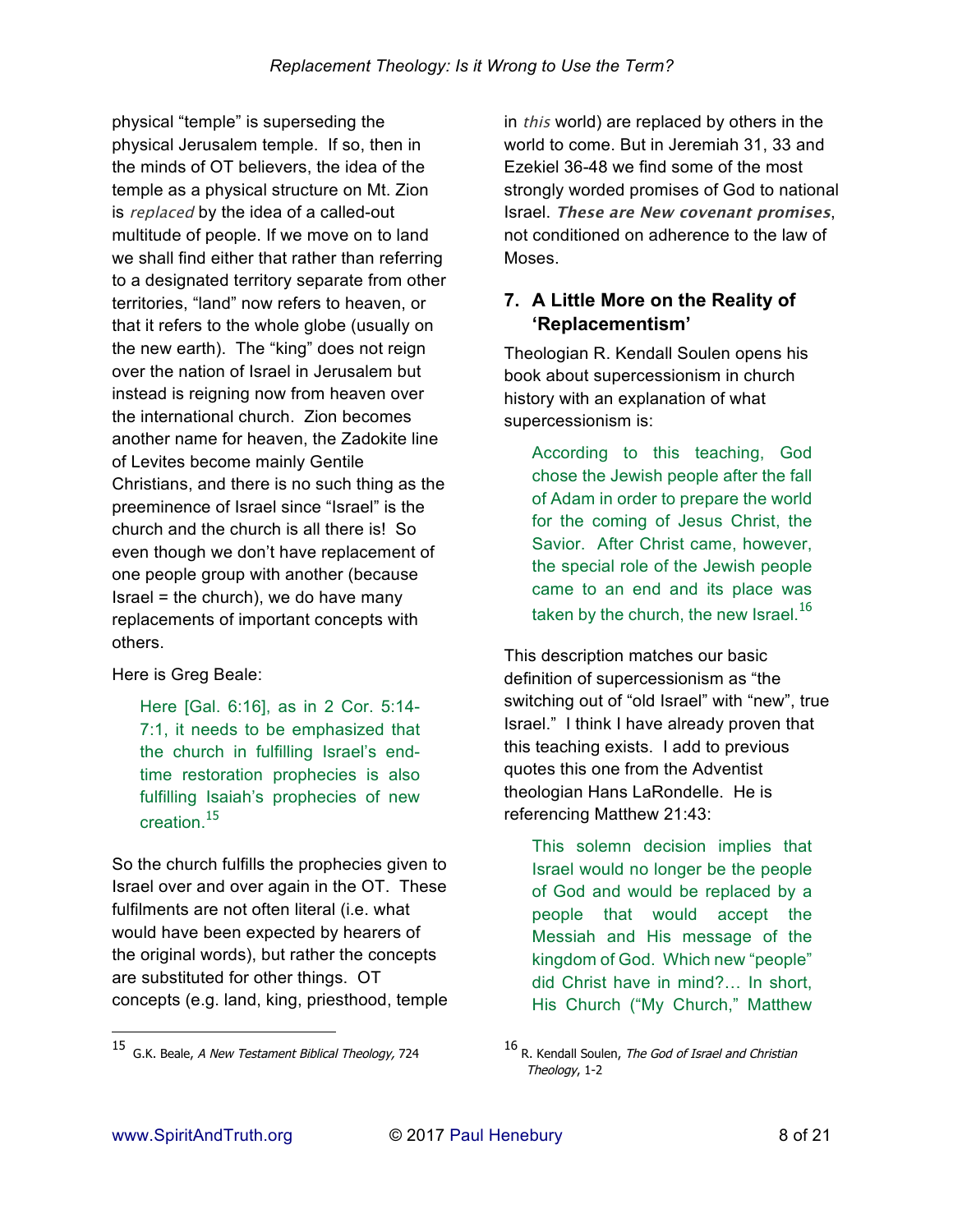16:18) would replace the Christrejecting nation.<sup>17</sup>

Someone might object to my citing a Seventh-Day Adventist to support my position, but before they do I think they should look up how many times this book is recommended by covenant theologians (I got the book after seeing it recommended by O. Palmer Robertson). Another scholar who recommends LaRondelle is Dennis Johnson. Along with this endorsement Johnson also seems comfortable with the term "supercessionism". He defines it as follows:

"Supercessionism" refers to the New Testament's assertions and implications that the church is the legitimate heir to the benefits once promised ancient Israel<sup>18</sup>

He does not question this definition. He believes it.

## **8. Different and the Same**

Even though Johnson's view of supercession may fairly be said to differ from my definition, his approval of LaRondelle's book, which, as I have stated, is hardly unique, shows that the basic ideas of the two coincide. We had previously seen the same sort of thing in Monergism's and Greg Beale's support of Charles Provan. This is one of the things that makes it so difficult to separate one from the other. Here is another prominent voice:

17 Hans K. LaRondelle, The Israel of God in Prophecy, 101

On the surface of it this is the end of the nation of Israel as the chosen people of God. They have been tried and found wanting. God's patience has been exhausted.<sup>19</sup>

So one main teaching of supercessionism is that God has done with the *nation* of Israel. He has not, please note, done with the Jews as sinners who need saving. But He is through with national Israel. God once was concerned with Israel as a nation, but things have changed. National Israel has been *superseded* by the multi-national church. Gerstner provides more information on this by focusing on the spiritual nature of the new Israel:

[T]rue membership in Israel is ultimately a matter of spiritual rather than physical relationship… Paul teaches that Israel and the church constitute an organic unity. They are the same olive tree with the Gentiles of the church being grafted into the tree that was Israel (Romans 11:17-  $21$ .  $20$ 

A similar sentiment can be found in a more recent Reformed Baptist work:

By gospel reformation Christ spiritually transforms God's people from Hebrew Israel under the old covenant to Christian Israel under the new.<sup>21</sup>

What CT's like to call "transformation" looks very like another word for types of

<sup>18</sup> Dennis E. Johnson, Him We Proclaim, 6 n. 7.

<sup>19</sup> John H. Gerstner, Wrongly Dividing the Word of Truth, (2nd ed.), 216

<sup>20</sup> Ibid, 212 cf. also 225, 236

<sup>21</sup> Greg Nichols, *Covenant Theology: A Reformed and* Baptist Perspective on God's Covenants, 115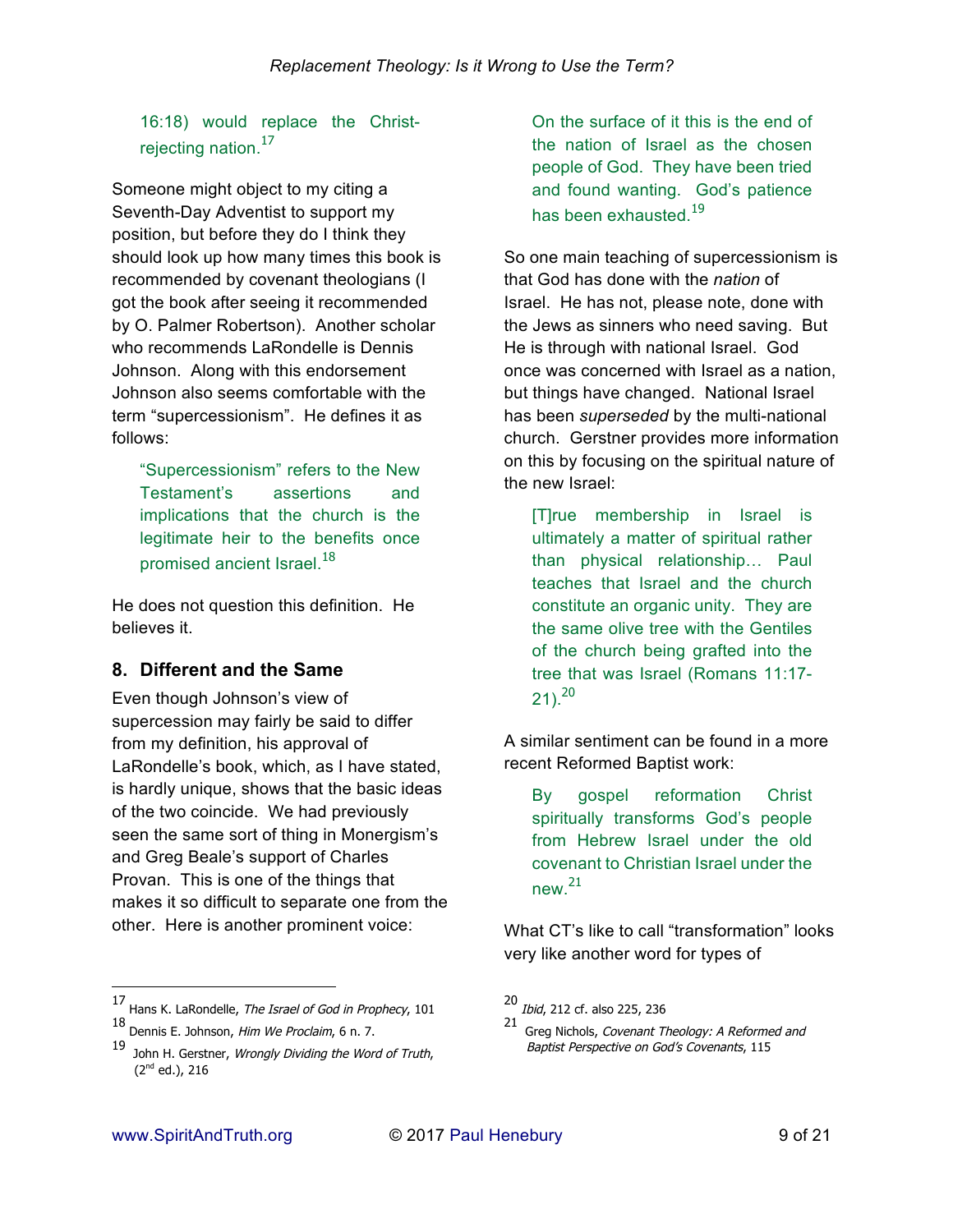supercession. For this position to have purchase the national promises to Israel must be seen, not as univocal pledges to those Israelites who trusted in Yahweh in OT times, which included the national, geographical, monarchical and cultic aspects of the various covenants. These covenant promises must be altered. If they are altered then they are to a large extent superseded.

Obviously, some writers are better at explaining themselves than others, and it is easy to pick on the worse expressions of these ideas. I intend to feature more nuanced views in this series where CT's make it clear that they believe the church *continues* Israel. Nevertheless, a difficulty for covenant theologians is that if they are going to equate Israel with the church they must address the *expectations* that God's prophets raised in the minds of Jews who heard and read them, at least before the time of Jesus. But if you change the *expectation,* doesn't that say something about the one who *raised* the expectation in the first place? Notwithstanding, this is what representative CT's claim that God has done:

Perhaps one of the most striking features of Jesus' kingdom is that it appears not to be the kind of kingdom prophesied in the OT and expected by Judaism.<sup>22</sup>

Mark 10:45 depicts Jesus as beginning to fulfill the Daniel prophecy [i.e. Dan. 7:13] in an

apparently different way than prophesied…in a hitherto unexpected manner.<sup>23</sup>

[E]arlier expressions point to things beyond themselves that are greater than the meaning that would have been perceived by those receiving these earlier expressions.<sup>24</sup>

For good communication to occur the speaker must impart his meaning to his hearer by using the right words. If the hearer comes away with a false interpretation and expectation, it may be that the words imparted misled the hearer. A real problem here, it seems to me, is that the promises God made to Israel were covenantally bound and were not open to reinterpretation or transformation (see Heb. 6:16-18). The *meaning* garnered from the original wording has been replaced hundreds of years down the line with another meaning; one that, as Beale says, "appears not to be the kind of kingdom prophesied in the OT and expected by Judaism." The first expectation has given way to another expectation. What is wrong with admitting that one expectation or meaning has been replaced by another? CT's must deal with these promises in their given contexts if they are going to deal with this issue fairly and squarely (these passages include, as I have said, Jeremiah 31, 33 and Ezekiel 36- 48). But they very seldom do!

Incipient Supercessionism

So far I have tried to show not only that replacement theology exists and that it is a

<sup>22</sup> G. K. Beale, *A New Testament Biblical Theology*, 431 <sup>23</sup> Ibid, 195

<sup>24</sup> Graeme Goldsworthy, According to Plan, 123.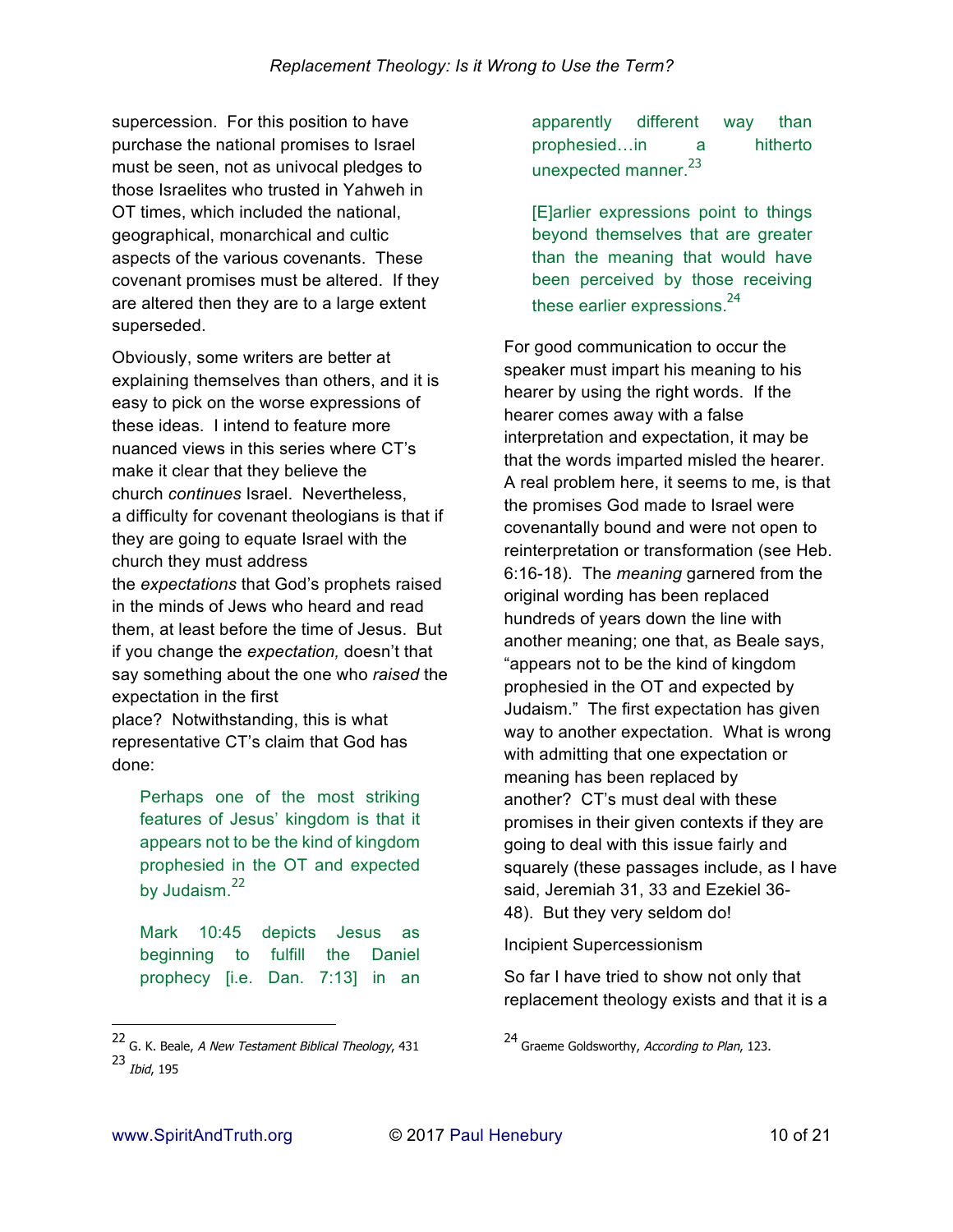coinage of at least some covenant theologians, and that it can take the shape either of direct replacementism (i.e. the church replaces Israel), or else conceptual replacementism (aspects of Israel's promises are superseded by antitypes in the church). However, there is no shortage of men who vehemently deny that their theology is replacement theology. Sam Storms has stated,

Replacement theology would assert that God has uprooted and eternally cast aside the olive tree which is Israel and has planted, in its place, an entirely new one, the Church. *All the promises given to the former have been transferred to the latter.* But this is not what Paul says. He clearly states that there is but one olive tree, rooted in the promises given to the patriarchs. In this one tree (i.e., in this one people of God) there are both believing Jews (natural branches) and believing Gentiles (unnatural branches). Together they constitute the one people of God, the one "new man," the true Israel in and for whom the promises will be fulfilled. This one people, of course, is the Church  $25$ 

Just notice how the second line supplements the first, and Storms rejects them both. But the second sentence is almost a word-for-word what I have heard and read many covenant theologians actually teach. For sure, many do not say it in such stark terms, but they come close. In Part One I cited Gerald Bray's opinion that,

As men and women who have been grafted into the nation of Israel by the coming of Jesus Christ, Christians…lay claim to [the] love and the promises that go with it. $^{26}$ 

In Part Three Edmund Clowney was quoted as saying that the greatest promises to Israel in the OT are fulfilled in the church. We have seen Bruce Waltke's assertion that the church fulfills God's purpose for Israel, and R. Scott Clark's insinuation that national Israel was never intended to be the permanent arrangement, but rather was only a means to an end (which is the church).

This same thesis is plainly set out in chapters 20 and 21 of G. K. Beale's *A New Testament Biblical Theology*. For instance, he teaches that the church fulfills Israel's "restoration promises" (680). He says of Matthew 21:43 that,

Israel's stewardship of God's kingdom will be taken away from it, and the gentiles will be given the stewardship.<sup>27</sup>

If the stewardship of the kingdom has been taken from national Israel and given to the gentiles, then how is it that we are wrong to label this as a replacement of national Israel with the church? Beale follows this with a question based upon his understanding of Psalm 118:22:

-

<sup>25</sup> Sam Storms, Kingdom Come, 195 (my emphasis)

<sup>27</sup> p. 681

<sup>26</sup> Gerald Bray, God Has Spoken, 41.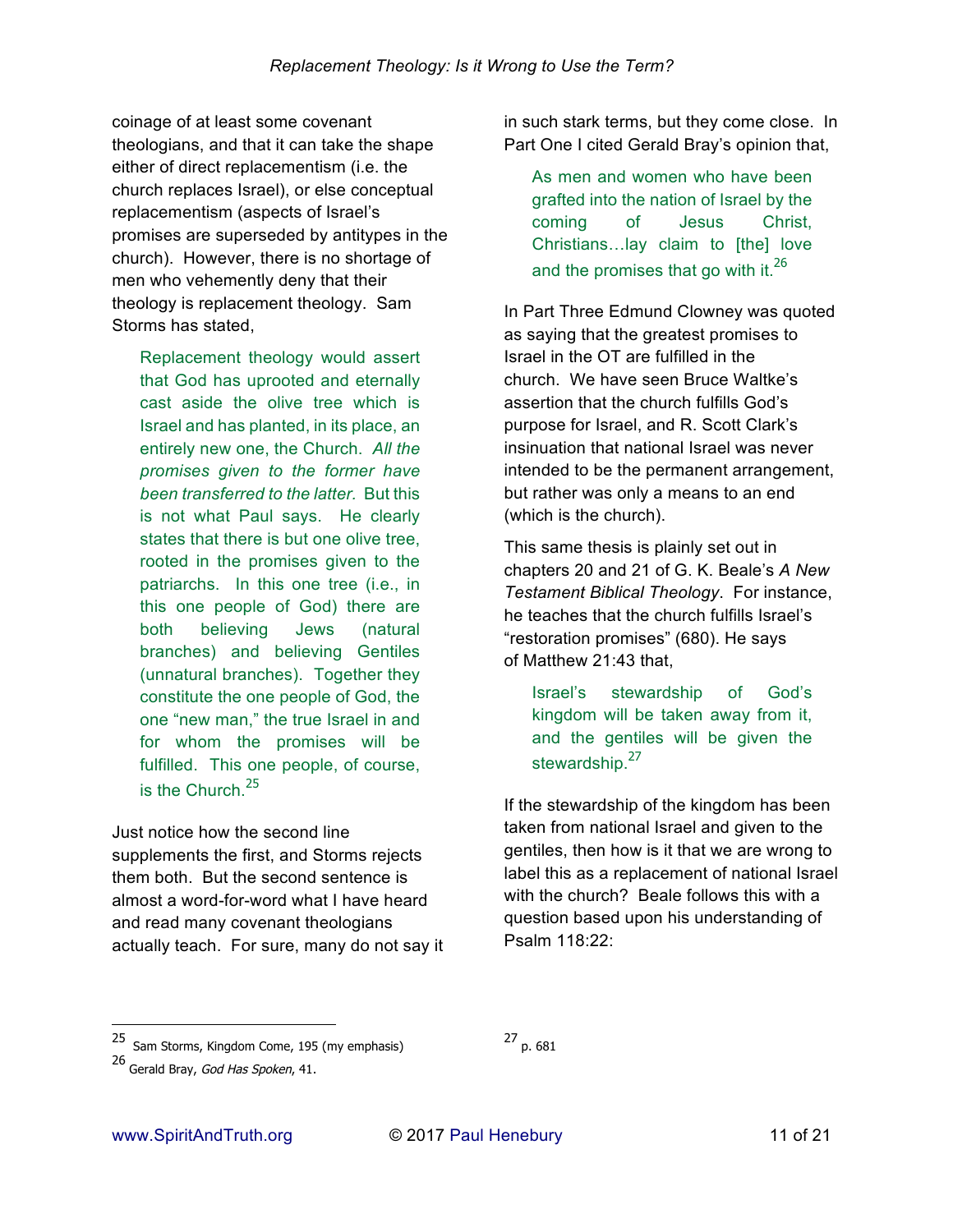But how does the psalm quotation offer a reason for this *transferal* of kingdom stewardship? $28$ 

He is quite sure that the church fulfills Israel's end time prophecies (e.g. 724). The church fulfills these prophecies only because the promises have been transferred from Israel to the church. All that is needed is to follow the logic. Adherents of covenant theology, of dispensational theology, or of other persuasions, have done this and they have come out where Storms and others have gone in, that is, with the understanding that indeed, "All the promises given to the former [Israel]have been transferred to the latter [the church]." Storms says he doesn't believe this, as this would be "replacement theology." Well, I think he needs to do much more to disentangle himself from the mess his own theology places him in. And I think it is not unfair to say that there is an intrinsic supercessionism within the genetic makeup of covenant theology. This is not the same as saying that all covenant theologians believe that they are supercessionists; something I will address soon. Let us have one more example:

Jesus accomplishes in his person and work what God intended for Israel as a people. $^{29}$ 

But if what God intended for Israel was brought to fruition in Jesus; if Israel is rejected by God and the kingdom given to the church; if the locus of God's OT kingdom promises to the nation of Israel are fulfilled in a reconfigured form by the

church; if Israel is treated as a type of the church in Jesus; if the land of Israel is a type of the New Earth (and sometimes of the whole Universe as a temple), it is hard to avoid the conclusion that there is a large dose of replacementism resident within this way of reading the Bible.

# **9. Those who are more careful in their explanation of Israel and the Church**

Having shown why Sam Storms' ideas about replacement theology hardly get covenant theologians off the hook I do want to concentrate on his main point, which is that in his theology the church grows out of the elect of Israel. I also need to revisit the notion seen above in the Gentry & Wellum quote that Jesus is the real Israel and the church is Israel in Him.

I think we need to treat this approach differently. While I do not think even this point of view can escape the association with replacement theory, I am inclined to give it a conditional pass. I say conditional because, of course, I have already said the seed of supercessionism lays within covenant theology. I want to give it a pass because I believe the reasoning set out in the Storms quote given above (omitting the first two lines), is more rooted in the ground of a particular approach.

For an example of this sort of holistic thinking spelled out in a way that one must take seriously I give two quotes from the great John Owen:

Instead of inheriting all the promises merely upon their carnal interest and

<sup>28</sup> *Ibid*. my emphasis

 $29$  Peter J. Gentry & Stephen J. Wellum, Kingdom through Covenant, 228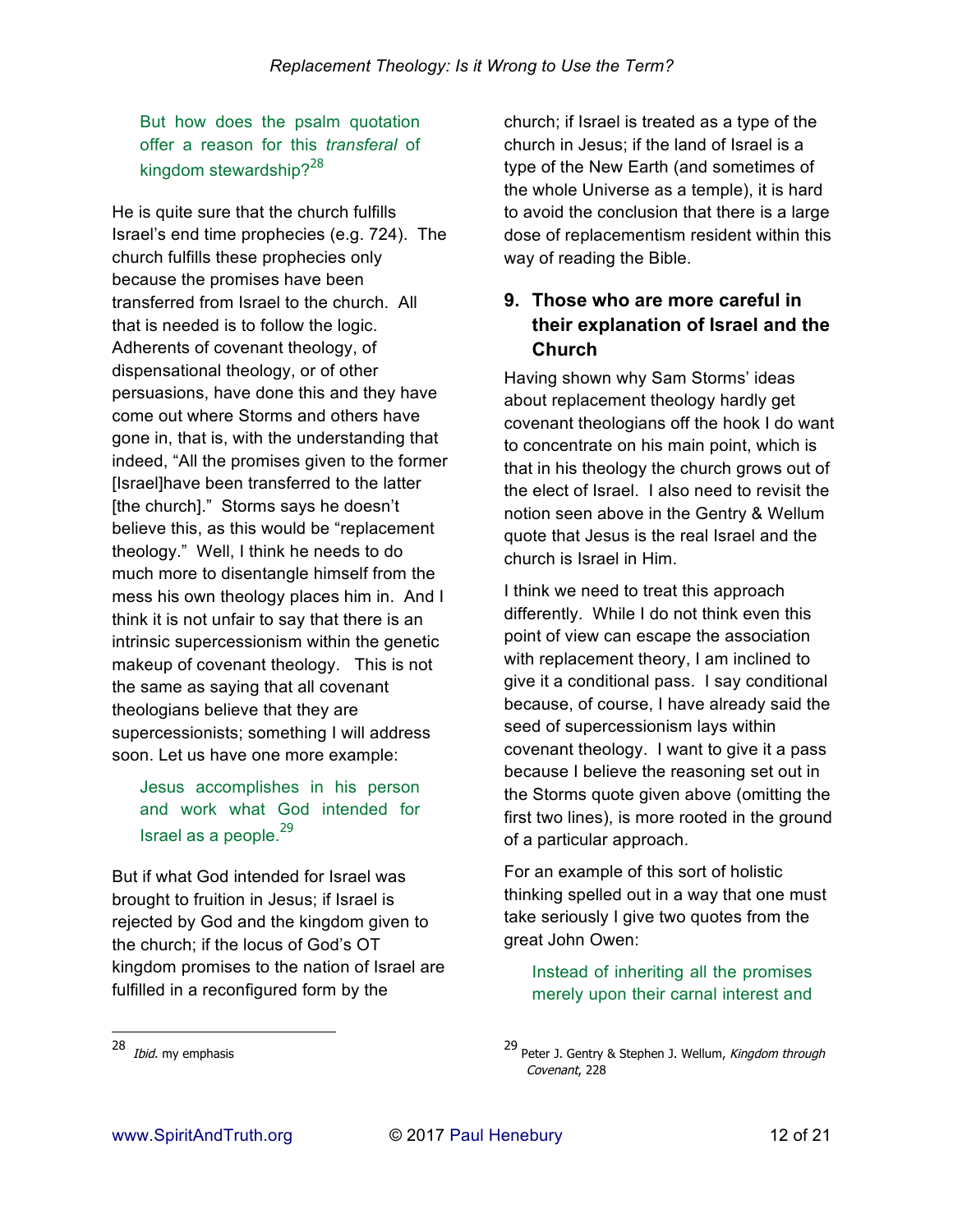privilege, – which they looked for, and continue so to do unto this day, – they found that themselves must come in on a new account, to be sharers in them in common with others, or to be rejected whilst those others were admitted unto the inheritance 30

The old church was not taken away, and a new one set up, but the same church was continued, only in those who by faith inherited the promises. – Ibid, 124

Owen, in continuity with non-Baptist covenant theology, sees the church as *the* plan of God between creation and new creation. It is *the* plan through Jesus Christ. Viewed this way it only makes sense to see that the nation of Israel and the covenants with Israel and all the prophecies that are rooted in those covenants are, as Scott Clark says, a means to a greater end. From that position it also makes sense to read the Bible, the Old Testament especially, as a means to an end. The chief idea is not God replacing Israel in one way or another, but rather the whole vista of redemptive-historical thinking creating an imperative reading of the Bible which can only bring about one redemptive community.

In viewing the Bible from a certain redemptive-historical perspective (a common one I might add), the only conclusion that one can come to is that the church has always existed, and that therefore elect Israel in the OT was the

church of the OT to which now the Gentiles have been added in the NT era.

Remember these words from Sam Storms:

[Paul] clearly states that there is but one olive tree, rooted in the promises given to the patriarchs. In this one tree (i.e., in this one people of God) there are both believing Jews (natural branches) and believing Gentiles (unnatural branches). Together they constitute the one people of God, the one "new man," the true Israel in and for whom the promises will be fulfilled. This one people, of course, is the Church  $31$ 

## **10. That Olive Tree**

Readers will again notice the reference to Paul's Olive Tree metaphor in Storms. Look at this line:

In this one tree (i.e., in this one people of God)…

But, of course, the tree isn't the people (we saw this stated in Grier earlier). The branches of the tree are the people, and there are two "peoples". In Robert L. Reymond's *A New Systematic Theology of the Christian Faith* (2nd ed) he appeals to this metaphor on pages 526-527:

Paul's metaphor of the two olive trees (Rom. 11:16-24) also reflects this same perception: olive shoots from a wild olive tree, that is, Gentiles, are being grafted into the cultivated olive tree, that is, Israel, from which latter tree many natural branches, that is, Jews, had been broken off. This tree,

<sup>30</sup> John Owen, An Exposition of the Epistle to the Hebrews, vol. 1, 119

<sup>31</sup> Sam Storms, Kingdom Come, 195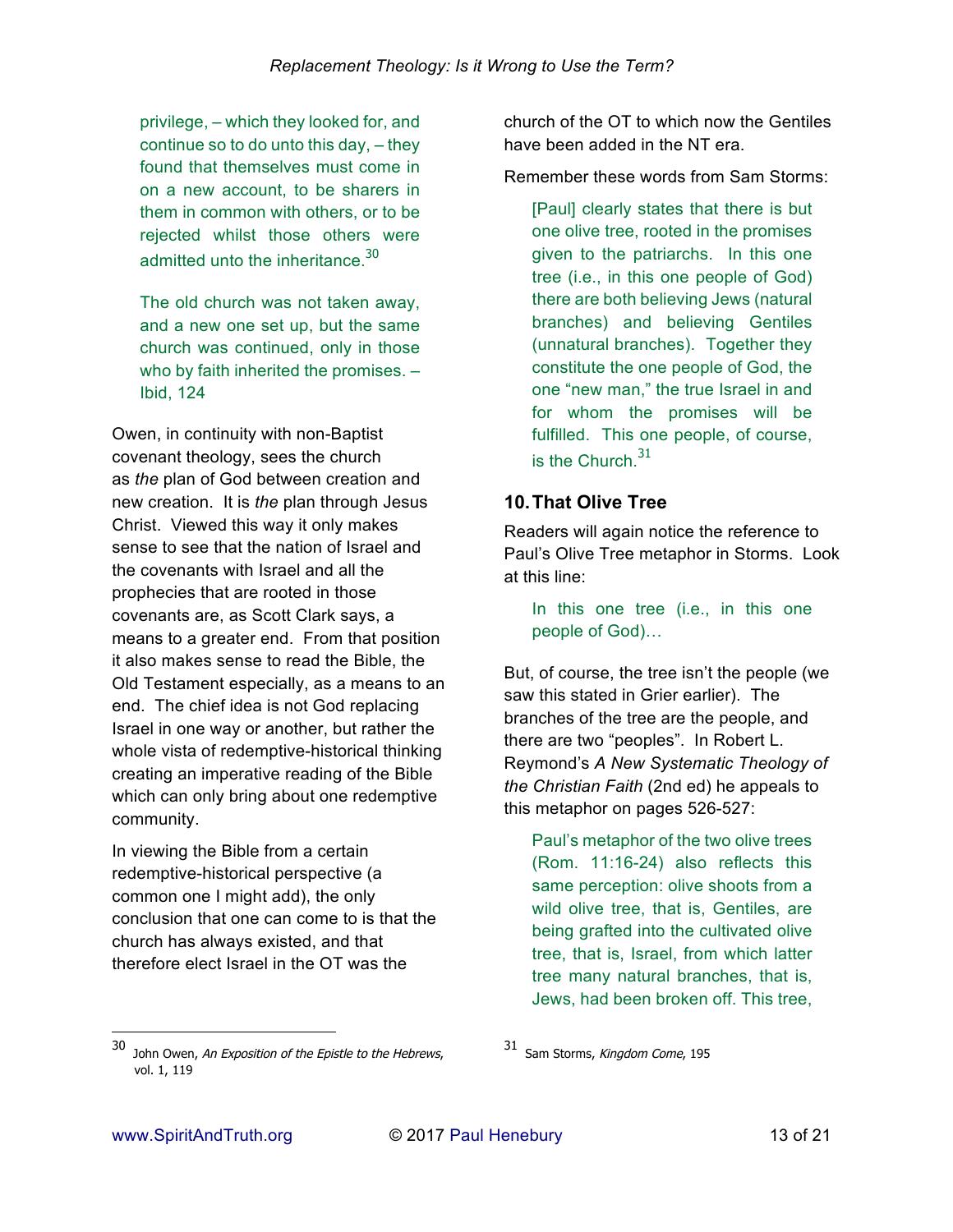Paul says, has a "holy root" (the patriarchs; see Rom. 11:28). Clearly, Paul envisions saved Gentile Christians as "grafted shoots" in the true "Israel of faith.

The reader could not have missed the constant references to the olive tree in Romans 11 in some of my previous citations. Many of them fail to properly expound the Apostle's objective in that metaphor, usually by mistaking the tree for Israel. The Olive tree figure is again [mis]used by Robertson who says,

Gentiles have been "grafted in among" the Israel of God (Rom. 11:17). They have become additional branches, joined to a single stock that is none other than Israel… In other words, they have become "Israelites."<sup>32</sup>

a. The branches from the wild olive tree are the Gentiles (v.17, cf. v. 25).

b. Those branches we are not to boast against are the Jews (vv. 18- 20), the "natural branches" (v. 21), that is, Israel (v. 25).

c. If the rejected natural branches return to belief, they will be engrafted back into their own olive tree (vv. 23- 24).

d. In the figure as explained by Paul, it is Israel who has been partly blinded until "the fullness of the Gentiles is brought in." (v. 25).

f. Those warned against "being wise in [their] own conceits" (v. 25), are the same as those told neither to boast (v. 18), nor to be "highminded" (v. 20). These are identified as the Gentiles in v. 25.

g. Likewise, those, "natural branches," some of whom were broken off through unbelief (v. 20), are distinguished from their olive tree (v. 24), (just as branches are distinguishable from any tree), are identified in verse 25 as Israel.

h. To make quite sure that no one supplants national Israel with some "spiritual Israel" Paul calls Israel by the name of Jacob (v. 26). This maintains the contrast between Israel and the Gentiles which the Apostle has set up throughout the chapter (see vv. 1-4, 7-14, 28-29).

i. The identification of the actual olive tree must have something to do with that which pertains to Israel as a nation. What is it that the apostle has had in mind all through chapter 11? The answer lies in verses 26-29. It refers to the salvation of Israel ("Jacob") (vv.26-27a); in virtue of God's covenant (v.27b); which was made with the fathers (v.28); and which covenant promises cannot be revoked (v.29). **\***

In his recent Commentary on the Greek Text of Romans, veteran NT scholar Richard Longenecker writes,

<sup>32</sup> O. Palmer Robertson, The Israel of God, 188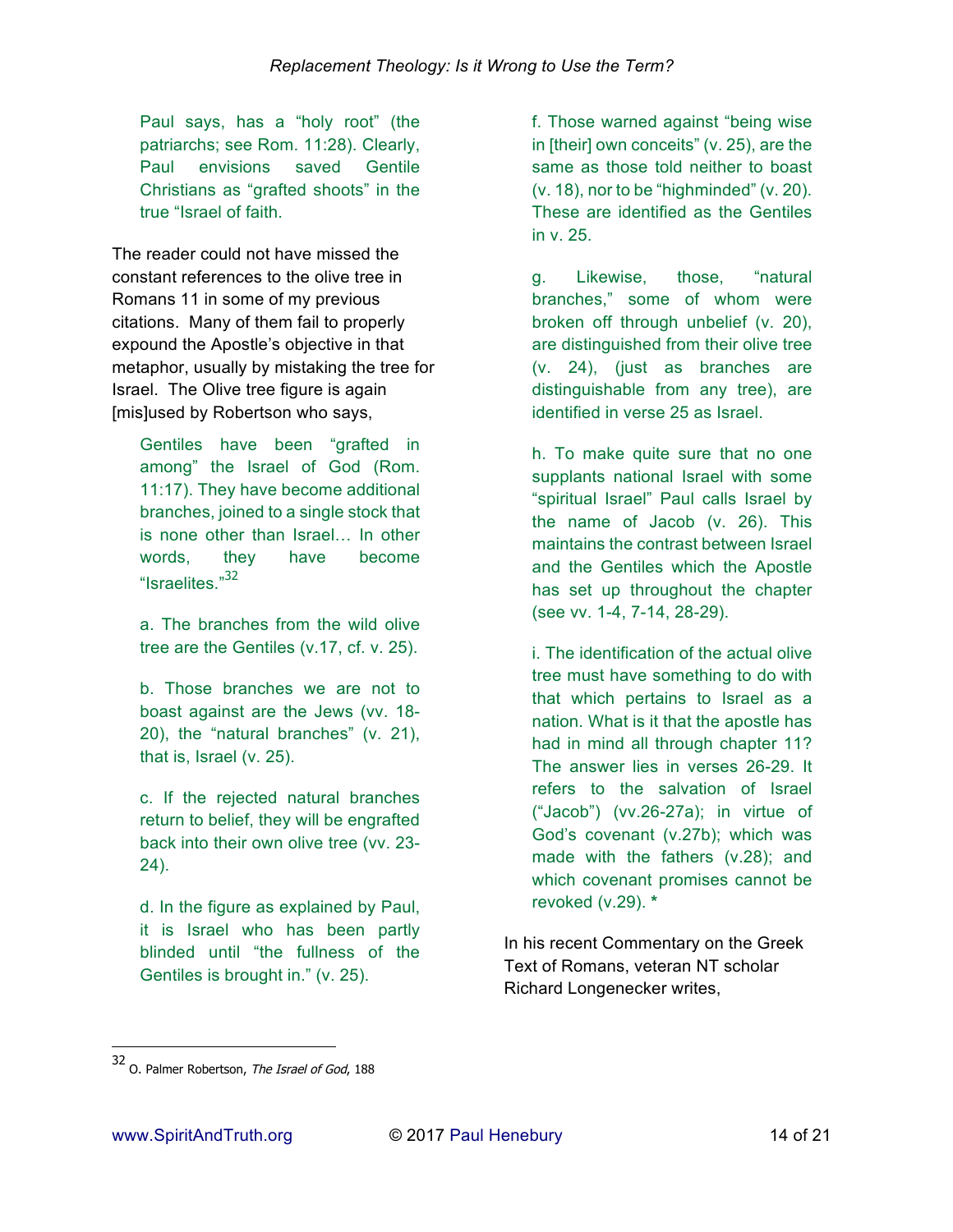[Paul] argues neither (1) that Gentiles are accepted by God by becoming Jewish proselytes… nor (2) that Jews are accepted by God by being united to the institution of the Christian church… Rather, Paul proclaims the following:

1. There continues to exist a "remnant within Israel," even though the great majority of Jews have rejected Jesus as their Messiah and God has hardened their hearts.

2. There also exists at this present time a "remnant among the Gentiles."

3. Following that time when "the full number of Gentiles has come in" – and particularly when "the Deliverer will come from Zion" – it will come about by divine action that "all Israel will be saved. $33$ 

*Longenecker continues by observing that,*

Paul is not attempting to relate the Christian church to the nation of Israel; nor is he transferring God's promises to Israel to the Christian church (but leaving his curses on Israel's alone). $34$ 

He believes that God is concerned with forming an elect people for Himself. He does not, in the end, believe, as I do, in an enduring distinction between elect peoples. But his exegesis is not dictated by a prior commitment which has already drawn its conclusions. Therefore, he feels no pressure to import a hermeneutical

viewpoint to ensure that Paul makes Israel and the church one and the same thing, with Israel being the church with the Gentiles added (although in that case Israel is deluged and overwhelmed by Gentiles).

John Owen's views on Israel and the church (although he doesn't employ the olive tree figure in the two quotes I provided) reflects what I think is a theological predetermination which then translates into a hermeneutical utility when confronted by the olive tree, or indeed by the prophecies of the OT, or, for example, the Book of Revelation. It is this theological conformity which produces the sorts of supercessionisms I have been writing about.

Owen says that rather than looking for "carnal interest and privilege" the Jews came up against the requirement to give "a new account", which was the essential transformation of its promises on the basis of moral and spiritual compulsion. But this ignores the very forthright demands for such moral and spiritual rectitude that are found in the very prophets, from Moses to Malachi, who gave these promises their original shape. What this approach does, among other things, is that it replaces the apparent purpose of the original communication and commutes it into our common era. As I have said before, this way of treating Scripture assumes that God was really speaking to *us,* not to the original audiences.

34 Ibid, 903

-

<sup>33</sup> Richard N. Longenecker, *The Epistle to the Romans*, 902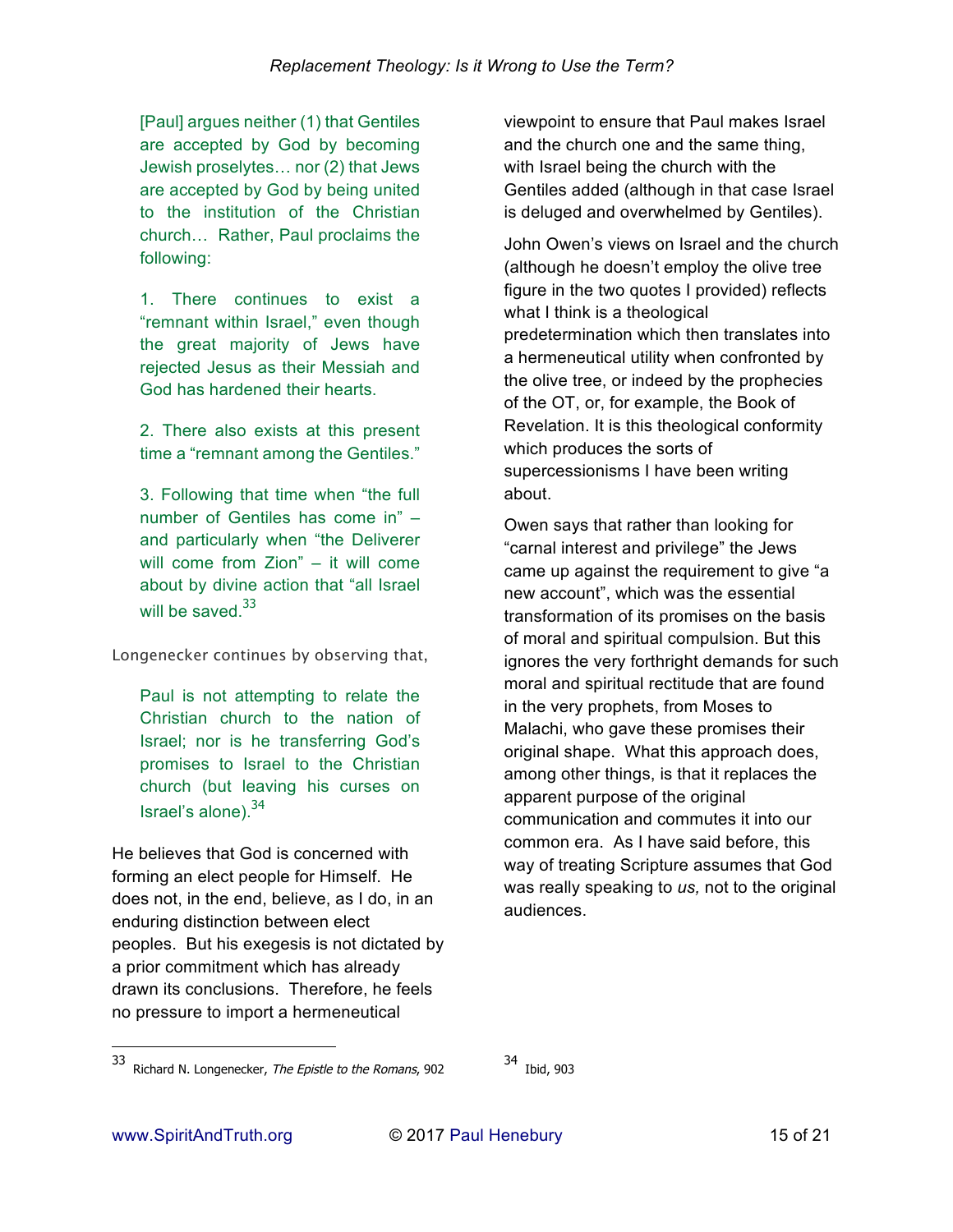# **11. Gary Burge: Replacement Theologian**

The name of Gary Burge of Wheaton College is familiar to many Christians who teach eschatology that includes the restoration of the remnant of the nation of Israel, but not for positive reasons. His positions on Israel, fueled in large part by his associations with the anti-Israel group *Kairos USA*, Naim Ateek, Stephen Sizer, and Pro-Palestinianism in general, hardly encourage fuzzy feelings. On the theological front, Burge freely speaks of spiritualizing and reinterpreting Scripture. Not surprisingly, Burge is a convinced replacement theologian.

For as we shall see (and as commentators regularly show) while the land itself had a concrete application for most in Judaism, Jesus and his followers reinterpreted the promises that came to those in his kingdom.<sup>35</sup>

In this quote Burge claims that although the land given to Israel was "concrete" for Jews in ancient times, still the OT covenant promises to Israel were reinterpreted by Jesus. How were they reinterpreted? In an article written for the I. Howard Marshall festshrift, *Jesus of Nazareth: Lord and Christ*, (edited by Joel B. Green and Max Turner), Burge enlarges on this theme. His piece is entitled, "Territorial Religion, Johannine Christology, and the Vineyard of John 15." In this article Burge starts off writing about the importance of land ownership in the ancient world (386). His introduction is a restatement of the work of

W.D. Davies' called *The Gospel and the Land*. Basically, the idea is that in Jesus the "landless" become the "landed" and the other way round. There is very little appeal to Scripture in these pages (e.g. 384-388), and what is used is misused. But he procures a thesis:

For the most part the NT does not view The Land as the object of messianic promise. Typically, Stephen's speech in Acts 7 seems to reject 'land messianism' outright. Revelation and salvation can be found anywhere from Egypt to Mesopotamia, according to Stephen.<sup>36</sup>

He continues by claiming that the Land is frequently "spiritualized" (his word), giving Hebrews 4 as an example, where, as Burge thinks, the land of Canaan as a type of heaven receives such treatment (Ibid). According to Burge,

John uses the concrete gifts of The Land (Jerusalem's temple with its festivals, Israelite cities, and holy places) in order to show that what these places promise can be found in abundance in Christ… Jesus replaces the temple and its festivities as the place where God is revealed. Simply put, Jesus is the new "holy space" where God can be discovered<sup>37</sup>

This sets him up for his study of the Vineyard in John 15. His approach is summarized when he says, "The crux for John 15 is that *Jesus is changing the place* 

-

<sup>37</sup> <sup>388</sup>

<sup>35&</sup>lt;br>Gary M. Burge, *Jesus and the Land*, 35

<sup>36</sup> Gary M. Burge, "Territorial Religion", 388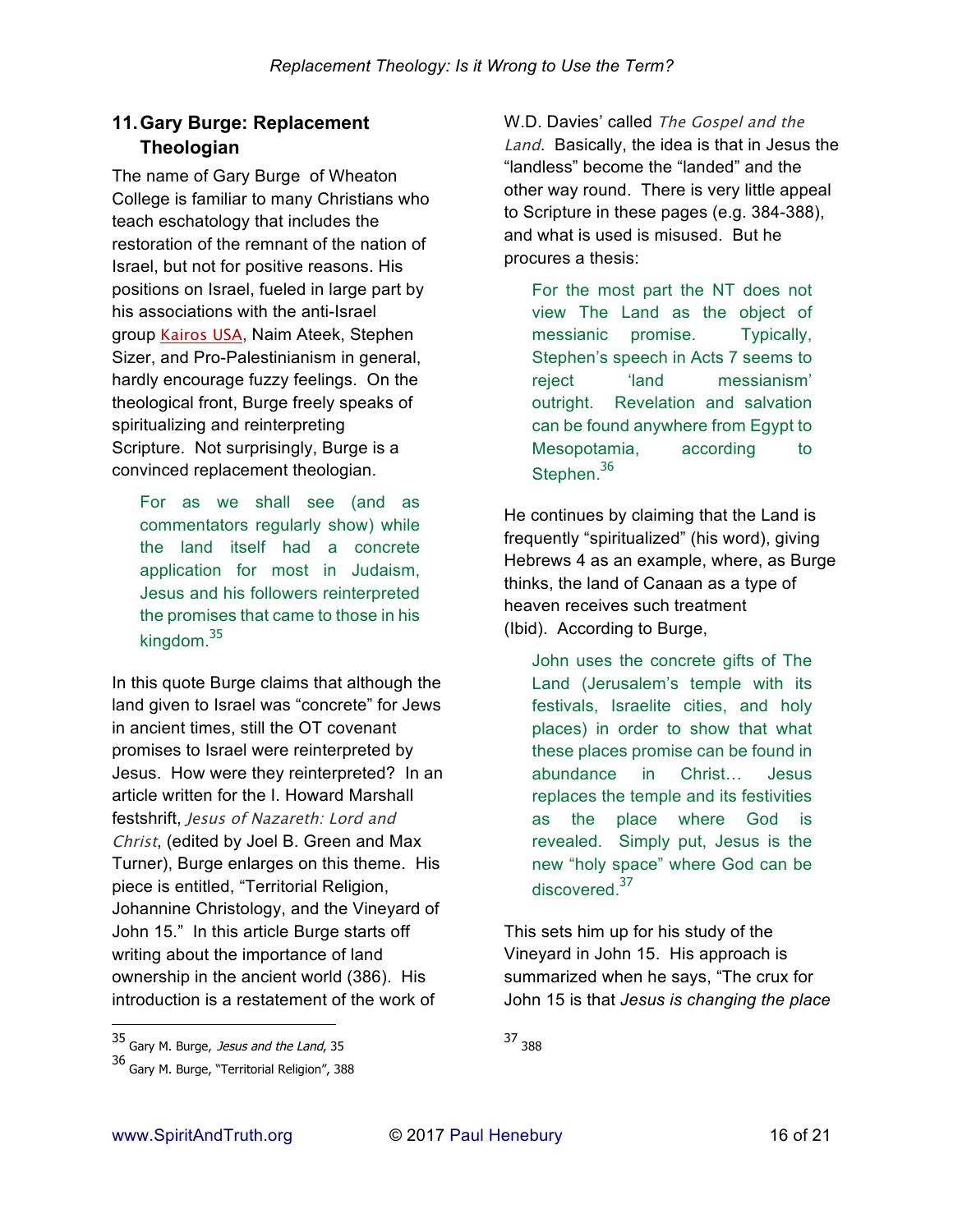*of rootedness for Israel."* (393, emphasis in original). This means that instead of the land of Israel being the place of "revelation and salvation" and "rootedness", these are to be found in the "one vine growing in [God's] vineyard" (393), therefore, "Attachment to this vine and this vine alone gives the benefits of life once promised through The Land." (394). From this theological springboard we are told that,

In a way reminiscent of diaspora Judaism, Jesus points away from the vineyard as place, as a territory of hills and valleys, cisterns and streams. *In a word, Jesus spiritualizes The Land.*<sup>38</sup>

No one will disagree that Jesus is the one vine through whom salvation comes, but whether this leads one to spiritualize the land (and the covenants) is another matter. Not surprisingly, Burge utilizes Mark 12:9 to teach that "Israel's vineyard is devastated… [and] given to others" (396).

What is one to make of this? Well, the first thing that should be noticed is that Burge is at least candid enough to admit that this way of reading the Bible is spiritualizing. (Naturally, he claims this is what Jesus does). Secondly, the argument that Israel's **land** has been replaced by and in Jesus is not made exegetically, but inferentially, with the help of evidence from the Jewish Diaspora – especially allegorizers like Philo. Thirdly, Burge's contention depends on seeing the land of Israel as the place of "salvation and revelation." But this is nonsense. The *land* is never viewed as the

place of salvation and revelation, and "the benefits of life once promised through the land" did not guarantee either; the land itself was never viewed as sacred as such. It is called "the Holy Land" (Zech. 2:12) in view of the eschaton. What was guaranteed is possession of the land in peace and prosperity (e.g. Deut. 4:29-31; 28:40-41, 44- 45; 30:1-2, 10; Jer. 16:14-15; Ezek. 11:14- 20; Amos 9:14-15 with Deut. 15:6; 28:1,13; Isa. 60:10-13; 62:1-12) *with salvation*(e.g. Isa. 45:17, 25; 49:5; Ezek. 36:22-29; Hos. 2:14-20).

God is always the locus of both salvation and revelation in the Bible. Whatismore, although there is a limited but necessary case for Jesus being identified with "Israel" (e.g. Isa. 49:1-8), it is a giant leap to turn Israel into Jesus the way Burge and most CT's do. That switch can only be undertaken through a good deal of inference, and inferences can easily dictate hermeneutical choices:

Certainly, the more an interpretation depends on inferences (as opposed to explicit statements in the text), the less persuasive it is. If a historical reconstruction disturbs (rather than reinforces) the apparent meaning of a passage, we should be skeptical of it…A good criterion for assessing the validity as well as the value that a theory [i.e. a historical reconstruction ] may have for exegesis is to ask this question: Could the interpretation of a particular passage be supported even if we did not have the theory? A good interpretation should not depend so heavily on inferences that

<sup>38</sup> (395, emphasis in original).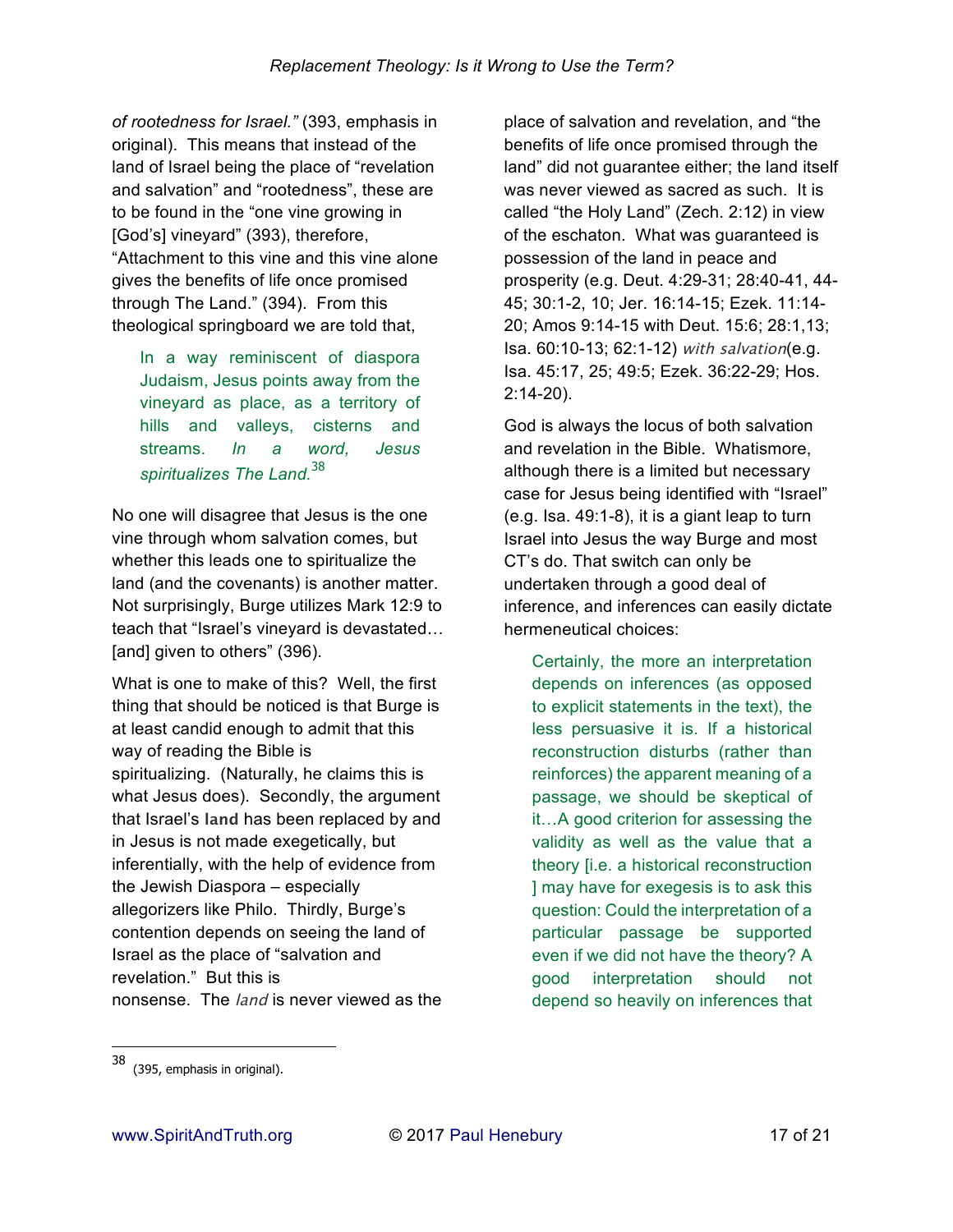it cannot stand on its own without the help of a theoretical construct. A theory about the historical situation may help us to become sensitive to certain features of the text that we might otherwise ignore, but it is the text that must be ultimately determinative.<sup>39</sup>

I couldn't say it better myself. And even though the man who said it is a covenant theologian, he hits the nail squarely on the head. Turning the nation of Israel into Jesus, and importing liberal scholars such as W.D. Davies (and Walter Brueggemann), and then casting around for Philonic (and apocryphal) readings to shore up a certain understanding of John 15 is not the right way to read the biblical text. The premise that Jesus can stand for Israel in some texts (though not in many which CT's refer us to), and that the church is "in Him" does not logically connect to the conclusion that all the covenanted promises of God to the remnant of Israel are transmogrified and appropriated by the church.

# **12. Jesus is Israel (on rare occasions), but Israel isn't Jesus**

A derivation of the Jesus-is-Israel-is-thechurch way of thinking is found in the statement of R. Scott Clark in Part Two of this series. Clark pointed to Genesis 3:15 and from it concluded that a permanent promise to a national people was contrary to that verse. He wrote,

the very category of "replacement" is foreign to Reformed theology

because it assumes a dispensational, Israeleo-centric way of thinking. It assumes that the temporary, national people was, in fact, intended to be the permanent arrangement. Such a way of thinking is contrary to the promise in Gen. 3:15. The promise was that there would be a Savior. The national people was only a means to that end, not an end in itself. According to Paul in Ephesians 2:11-22, in Christ the dividing wall has been destroyed. It cannot be rebuilt. The two peoples (Jews and Gentiles) have been made one in Christ. Among those who are united to Christ by grace alone, through faith alone, there is no Jew nor Gentile (Rom. 10:12; Gal. 3:28; Col. 3:11).

But Genesis 3:15 does not even mention a Savior! For sure, we know that Christ is the Seed, but that text is a threat directed to Satan that he is doomed. It says nothing about the status of national Israel in the plan of God. Clark's passages from Paul's epistles are true of the church, but they do not prove that the church is all there is. Yet this seems to be the motivating factor behind the various forms of supercessionism.

My stated intention in these posts is to try to settle whether or not it is proper to speak in terms of theologies of supercessionism or replacement theology. It is not my design to argue for the opposite view (which I have done many times before). I am coming towards the end of my article, with probably one post left to go. I said that I wanted to

39<br>— Moises Silva in Walter Kaiser & Moises Silva,

Introduction to Biblical Hermeneutics (2nd edition), 179.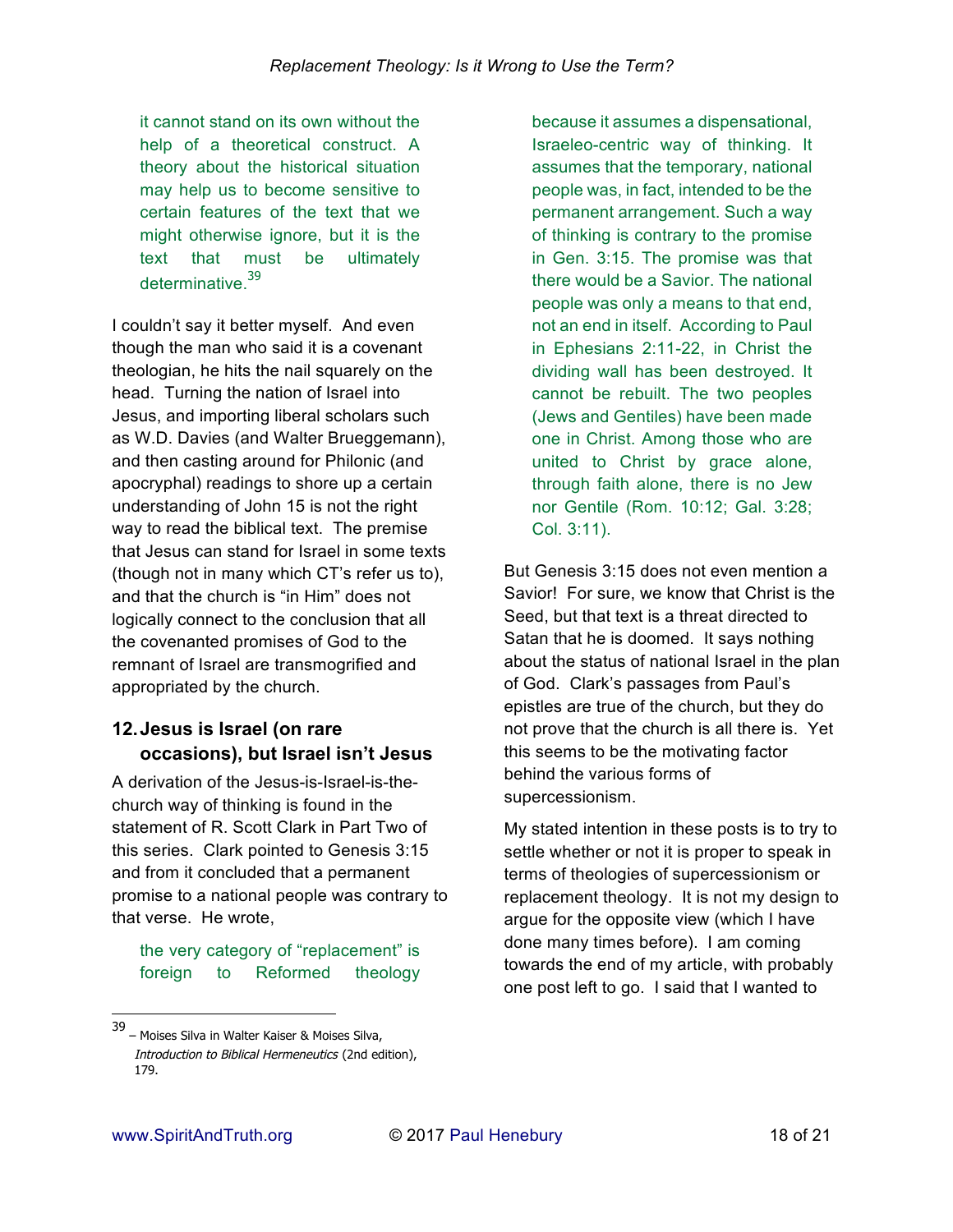take a look at two OT passages to discover how those holding to one or more forms of supercessionism handle them.

## **13. Jeremiah 31:31-37**

The first passage is the famous New covenant prophecy in Jeremiah 31:31-34. It involves a prediction of cleansing and salvation for Israel and Judah and their reunification. The passage is repeated in Hebrews 8:8-12. But attached to the original prophecy is a crystal clear guarantee that if man can tinker with the ordinances of creation,which stand fast (Psa. 33:9), "then the seed of Israel shall also cease from being a nation before Me forever." (Jer. 31:36). That sounds like a rock solid affirmation of the perpetuity of the existence of Israel as a **nation!** 

But God then underscores the promise by speaking of His secret counsels (cf. Deut. 29:29) in establishing the dimensions of the heavens and earth, and stating that if human beings can fathom them then Israel as a distinct people will be cast off for their disobedience (31:37). Yet this is exactly what several of the writers I have quoted have claimed.

How do covenant theologians (whose theology is usually identified with replacementism), deal with verses 35 to 37?

*Gary DeMar writes,*

 $\overline{a}$ 

Jeremiah's prophecy was given more than 2500 years ago. Prior to 1948 and after A.D. 70, Israel had not been a nation. So we have a few interpretive choices regarding the

Jeremiah passage: (1) God lied (impossible); (2) the promise was conditional (not likely); the promise was postponed (always the dispensationalist answer and untenable); (4) or the fulfillment was fulfilled in the new nation that grew out of the New Covenant made up of Jews and non-Jews(most likely). Consider what Jesus tells the religious leaders of His day:

"Therefore I say to you, the kingdom of God will be taken away from you and given to a nation, producing the fruit of it. And he who falls on this stone will be broken to pieces; but on whomever it falls, it will scatter him like dust. When the chief priests and the Pharisees heard His parables, they understood that He was speaking about them" (Matt. 21:43– 45).<sup>40</sup>

DeMar ignores the details of the vow God made and moves straight to sort through the alternatives as he envisions them, using Matthew 21:43-45 to transform the unconditional language of continuity (remember Jer. 33:37) into continual language threatening termination. The NT is brought in to nullify the solemn vow of God in the OT. Is that how Scripture should be used to interpret Scripture? One might employ a little irony here by pointing out that if one waits long enough God will change the apparent meaning of what He has said, no matter how strongly it was put, and the expectations will change along with it. As Michael Brown has observed in his

<sup>40</sup> https://americanvision.org/5657/the-charge-ofreplacement-theology-is-a-cover-for-fuzzy-theology/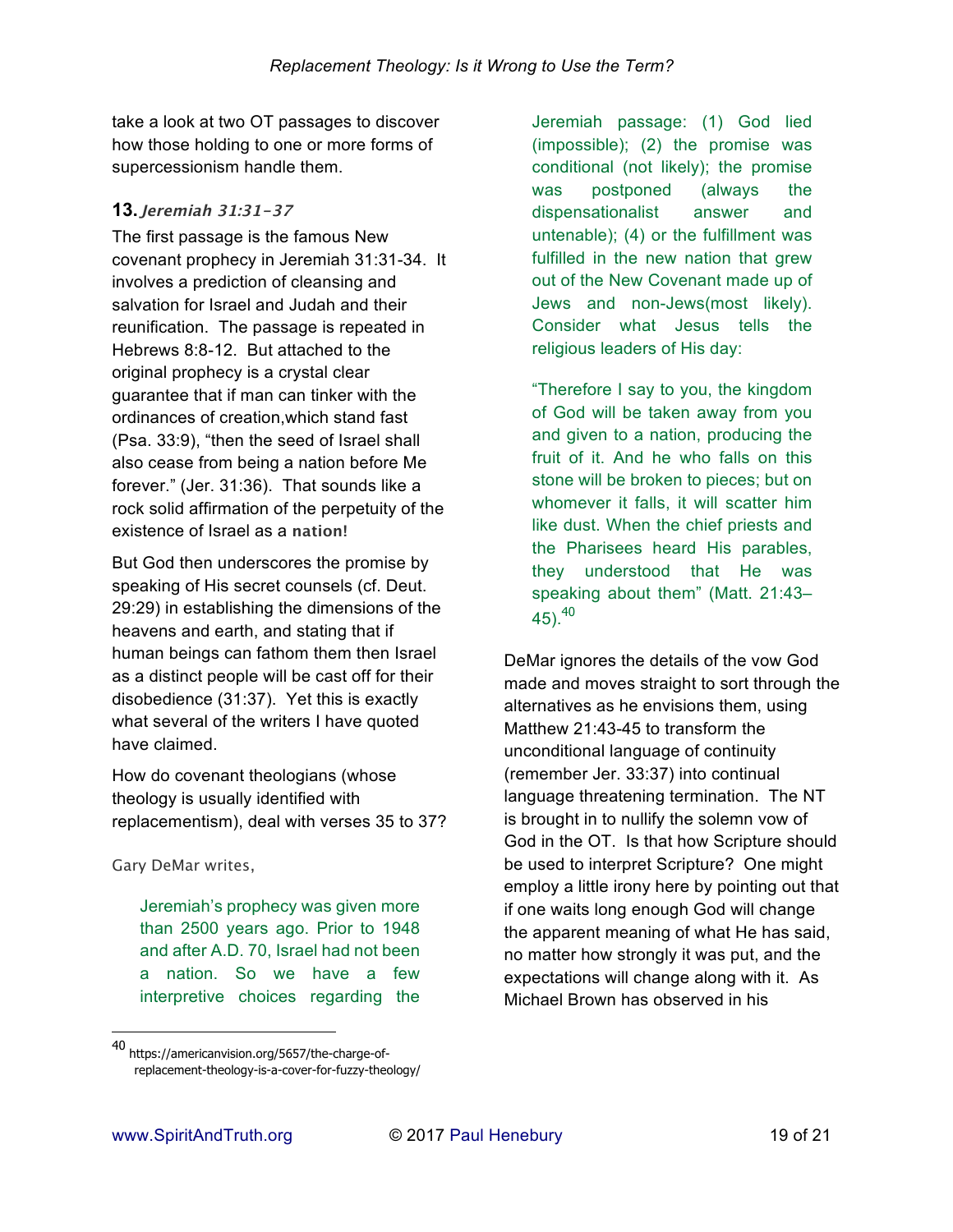commentary on "Jeremiah" in the revised Expositor's Bible Commentary, this dissolves any fixity of meaning in Divine Revelation. Can Jeremiah 31 really be redirected by Matthew 21? or is DeMar guilty of trivializing a Divine pledge?

Notice the equivocation on the word "nation" in DeMar. When he writes of a "new nation" growing out of the New covenant does he reference the promise of national and ethnic permanence which accompany it? He does not. Israel the nation becomes "Israel" the "nation."

## **14. Jeremiah 33:14-26**

As if to drive His covenant dependability home, this long section, which begins with a prediction of the Messianic rule from Jerusalem (not New Jerusalem) over a righteous earth, proceeds with a promise that the Davidic covenant and the ministration of the Levites (doubtless related to the covenant with Phinehas in Num. 25:10-13) will continue (33:17-18). This is followed by avowals of fidelity to the Davidic covenant and the Priestly covenant based on God's constancy to the Noahic covenant (cf. Gen.8:21-22) and then the creation ordinances (Jer. 33:19-22).

What appears next is most informative for our discussion:

Have you not considered what these people have spoken, saying, 'The two families which the LORD has chosen, He has also cast them off'? Thus they have despised My people,

#### as if they should no more be a nation before them. – Jeremiah 33:24

In replacement theology, the very thing that is at issue is the continuance of Israel *as a nation*. And that is what this form of theology denies. Another instance of this is when John Frame expressly says that through unbelief Israel "lost its special status as God's elect nation."<sup>41</sup>

Jeremiah closes off his chapter by reiterating the fixity of God's purposes for ethnic Israel (33:25-26). How do CT's respond to such a God-proffered bond? I'm afraid they regularly ignore Jeremiah 33:14- 26 completely. But there it sits, witnessing against them.

Just to make the point even more, allow me to reproduce a few other samples. In another book Frame writes,

The promises given to Israel are fulfilled to us in Christ… We are the heirs of Israel… Indeed, we are the Israel of God (Gal. 6:16). Paul even describes Gentile Christians as wild branches grafted into the tree of Israel in place of the unbelieving branches that have been cast out."<sup>42</sup>

And Anglican theologian Michael Bird writes in a similar vein:

In sum, the promise of a universal blessing made to Abraham and inherited by Israel is fulfilled in the church of Jesus Christ, which constitutes the elect from every nation.<sup>43</sup>

<sup>41</sup> *The Doctrine of God, 49 n. 3*

<sup>42</sup> John M. Frame, *Systematic Theology*,, 75

<sup>43</sup> Michael F. Bird, Evangelical Theology, 715